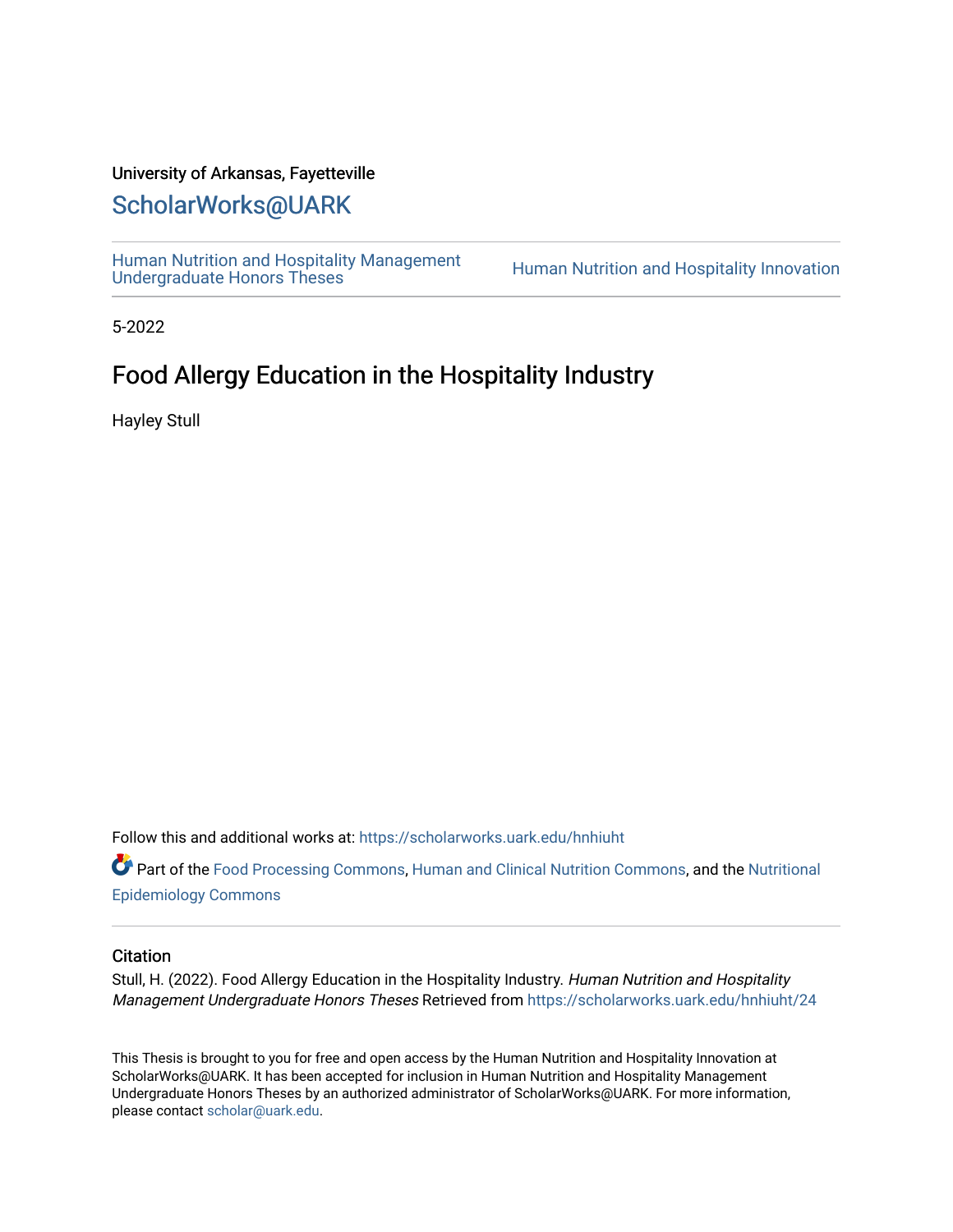## **Food Allergy Education for the Hospitality Industry**

Hayley Stull

Nancy Buckley

University of Arkansas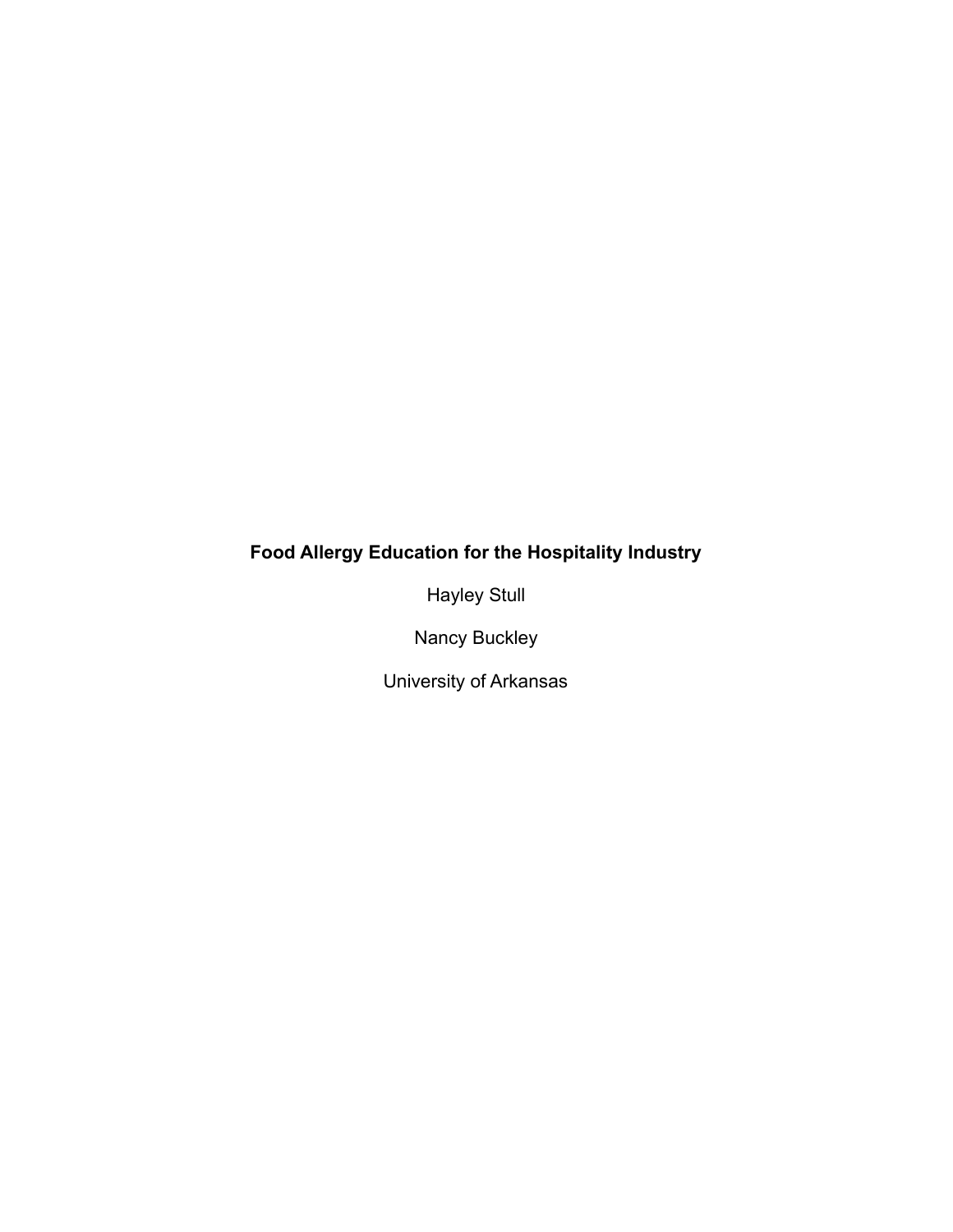### **Table of Contents**

| <b>Abstract</b>                          | $\mathbf{3}$     |
|------------------------------------------|------------------|
| <b>Introduction</b>                      | $\boldsymbol{4}$ |
| <b>Literature Review</b>                 | $6\phantom{1}6$  |
| <b>Development Plan</b>                  | 12               |
| <b>Design Process and Creative Works</b> | 14               |
| <b>Discussion</b>                        | 14               |
| <b>Conclusion</b>                        | 16               |
| <b>References</b>                        | 17               |
| <b>Appendix A</b>                        | 19               |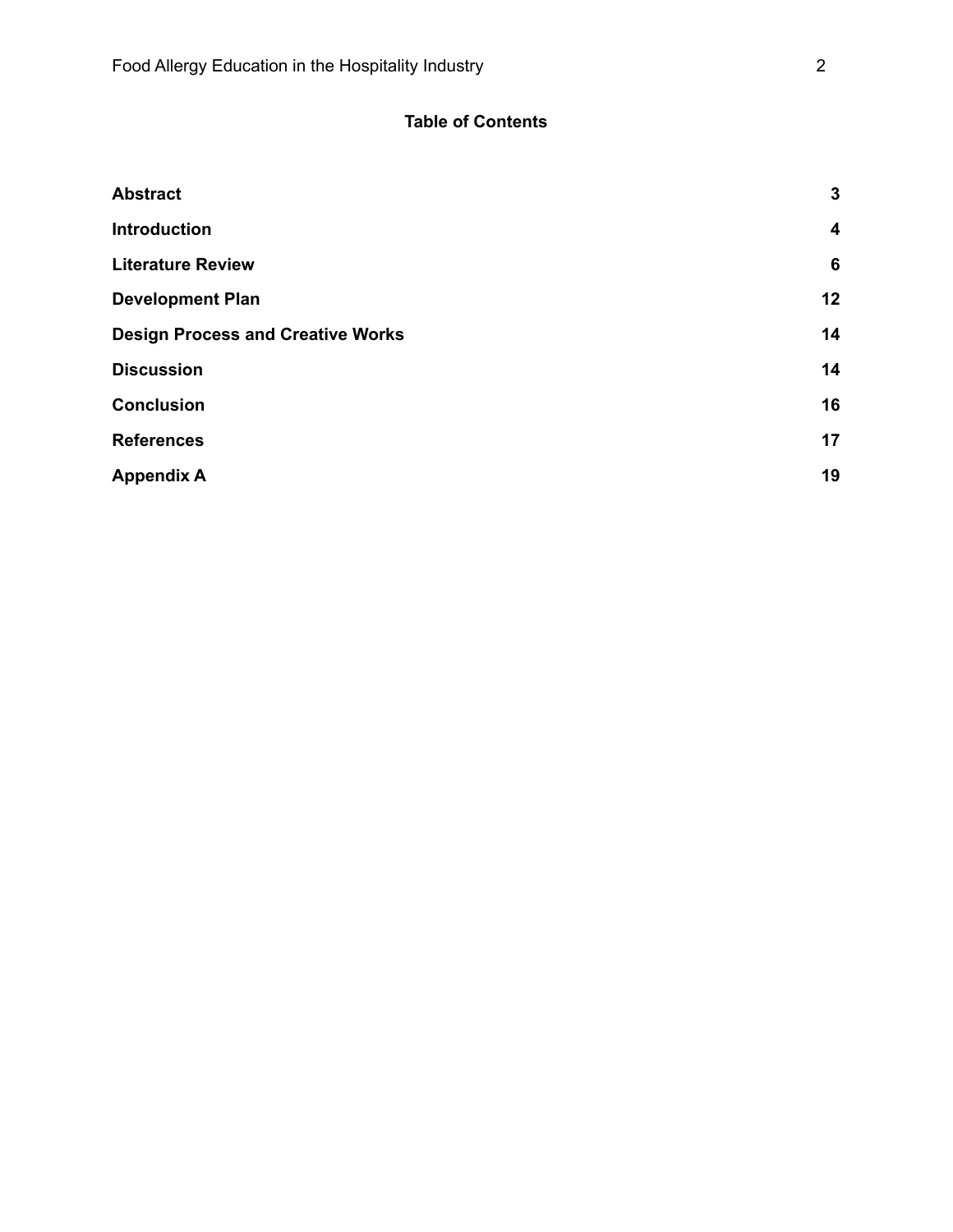#### **Abstract**

<span id="page-3-0"></span>Food allergies affect thousands of people, because hospitality foodservice workers come into contact with the public, it is necessary that they need to be fully trained to ensure the safety of the public. This is especially important for those who possess food allergies. Previous research has shown major gaps in knowledge amongst these workers, which can lead to the potential to harm individuals with a food allergy. There is a lack in the consistency of training specifically concerning food allergies for food service workers across all states in the U.S. There are previous forms of educational tools concerning food allergies (such as the National Restaurant Association's Allergen Training) but there is not one form of training to meet a universal standard.

The purpose of this project was to create educational materials that could be used in any hospitality foodservice that could assist in effectively training workers when helping a guest with a food allergy. The materials created cover the common food allergens, how to properly identify those allergens on a food label, prevention of cross contamination of food allergens, how to administer an Epi-Pen in case of an allergic reaction and how to appropriately communicate with a food allergic guest.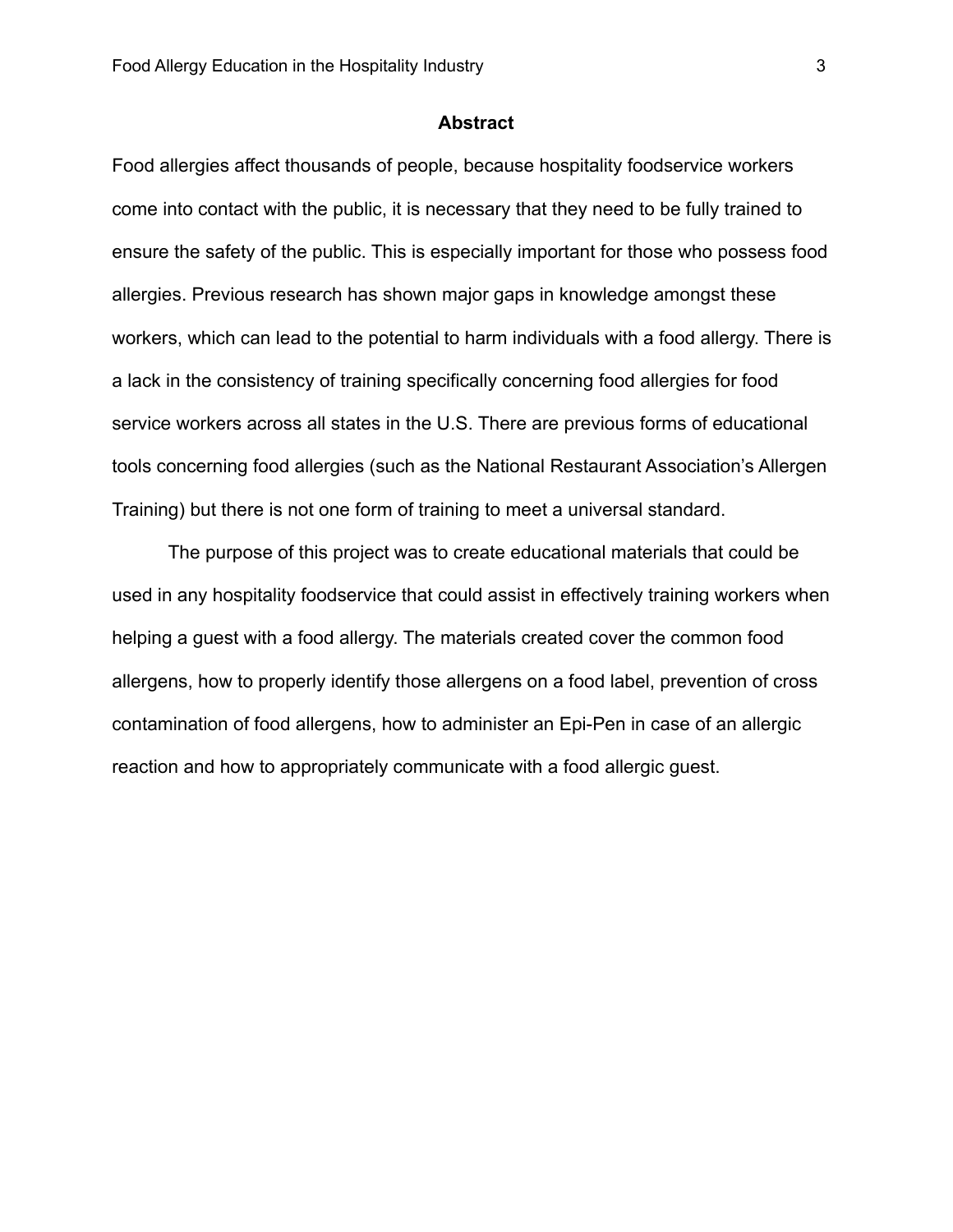#### **Introduction**

#### <span id="page-4-0"></span>**Background and Need**

Individuals who have a food allergy experience an immune response in the body whenever they consume that specific food protein. Food allergies are so common that now close to 5% of adults have some sort of food allergy (Young & Thaivalappil, 2018). The population of children with a food allergy is even greater at 8% nationwide (Abo, Slater & Jain, 2017). This is a significant portion of the population that suffers from food allergies to support that all foodservice workers need an increased awareness of how to properly assist these guests. The Food Allergen Labeling and Consumer Protection Act requires that the 8 major food allergens: milk, crustacean shellfish, wheat, eggs, soybeans, fish, tree nuts and peanuts, be listed on all food labels. These "Big Eight" food allergens cause over 90% of all reactions in the United States (Wen & Kwon, 2019) during which, the customer believed that their food had been prepared safely or a miscommunication occurred with the food service worker concerning their allergy (Wen & Kwon 2019). Having a reaction to a food allergy can cause a variety of severe symptoms. While some reactions produce mild symptoms others (such as anaphylaxis) can be fatal. A research study concerning people with food allergies reported that one-third of of the respondents stated they had an allergic reaction due to eating at a restaurant (Young & Thaivalappil 2018).

#### **Problem Statement**

Food allergies are not always recognized or acknowledged in restaurants as well as they should be by waitstaff. In a survey where restaurant staff were asked to name three of the major allergens only 30% of respondents could correctly name three food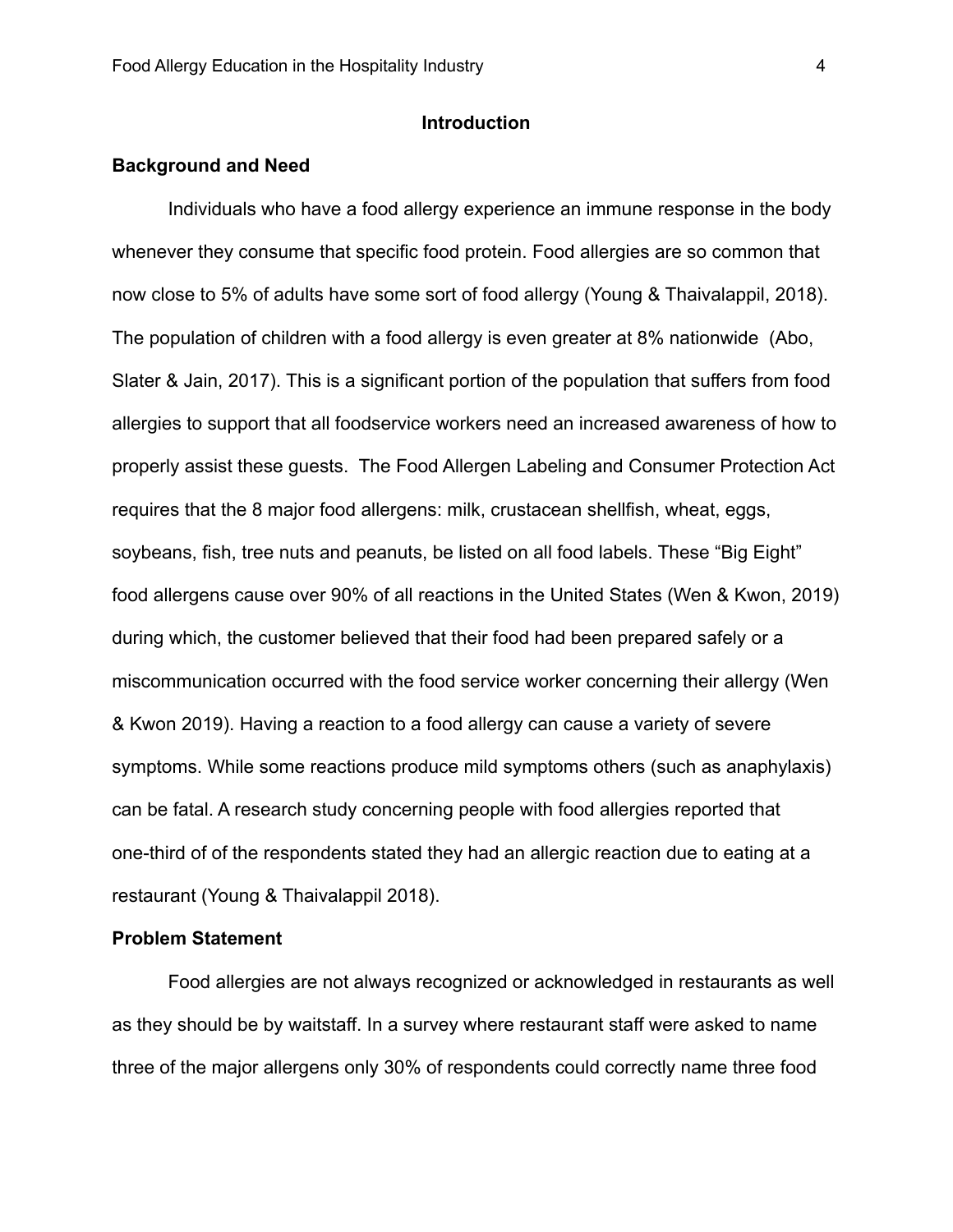allergens. Due to the lack of knowledge or training of wait staff, it can be very difficult for individuals with food allergies to eat out because they feel they have a lack of control. The media has expedited this feeling of lack of control as food allergies have been humorously portrayed to the point where people don't view food allergies as being a serious matter. In a study conducted in 2017, researchers were able to use an educational video to reduce the negative stigma surrounding allergies (Abo, Slater & Jain, 2017). Abo, et al., (2017) determined that once workers were able to get some education on these food allergens their knowledge increased as well as their ability to assist guests. There is a clear need for a more universal method to educate restaurant workers on food allergies and their negative effects on the people who have them.

#### **Purpose of the Study**

The purpose of this creative project was to create an educational tool for restaurant workers and/or the general public to become more aware and knowledgeable about food allergens. These educational tools are a series of short videos explaining the different allergens, how to properly handle and prepare food for an individual with an allergy and how to respond if an individual has an allergic reaction.

#### **Objectives**

The objective was to create a series of educational videos and supplemental PowerPoint slides about food allergens and how interactions with guests with food allergies should be taken care of by hospitality industry workers.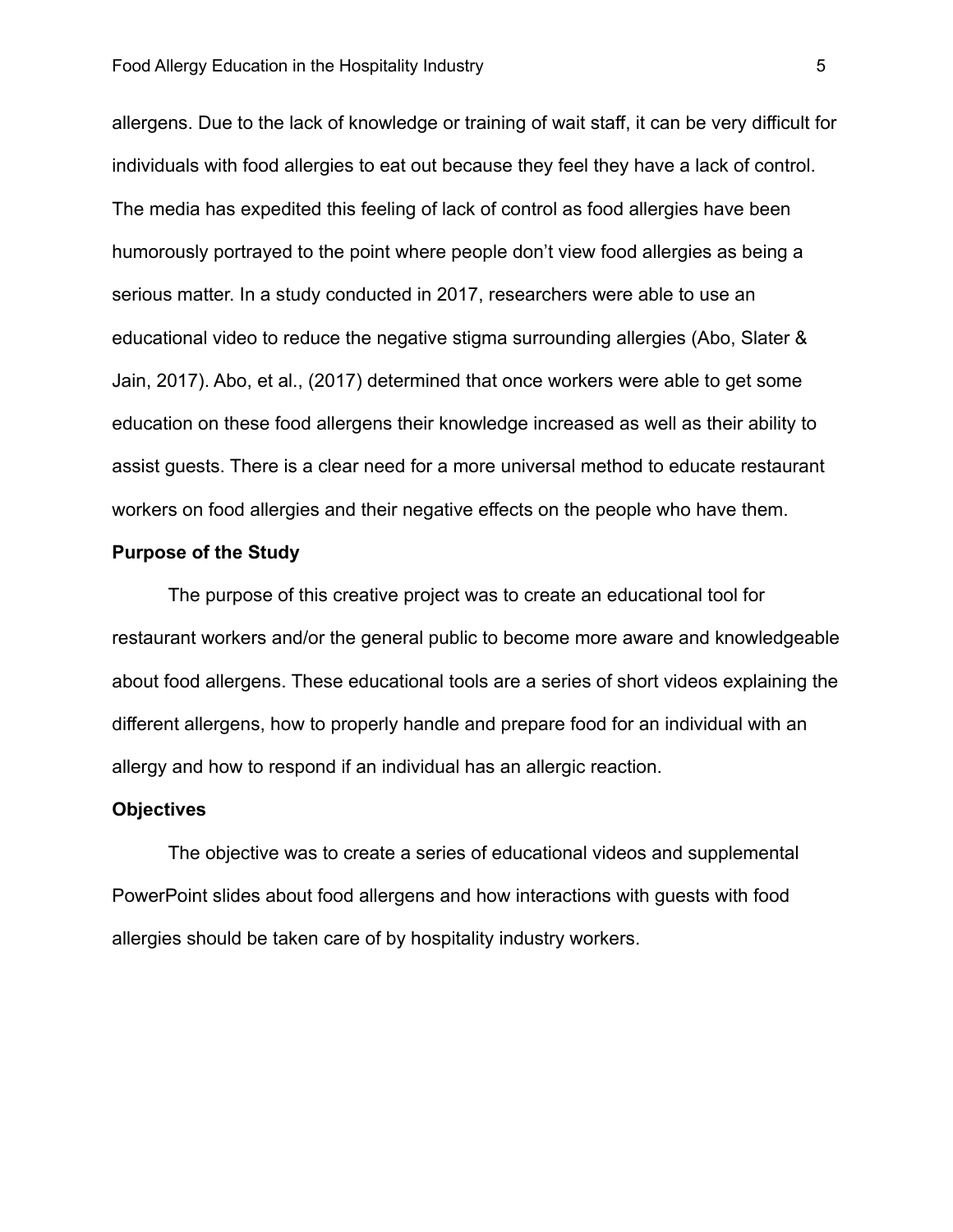#### **Literature Review**

<span id="page-6-0"></span>Food allergies are a widespread immunological condition, affecting somewhere between 3% to 5% of adults (Young & Thaivalappil, 2018). With a significant proportion of the population affected by this condition, it is important that eating out in restaurants be safe for food allergic individuals. There have been countless studies conducted that have shown an immense lack of knowledge in food service workers, with many of them calling for an increase of education and training about handling food allergies. A few studies have suggested ways to prevent causing an allergic reaction but there was no follow-up to determine if these tools to prevent reactions were effective.

#### **Lack of Knowledge**

Various studies have been conducted to evaluate the knowledge level of food service personnel concerning food allergy awareness and prevention practices. Cross contamination can be difficult to avoid in shared kitchen settings; therefore, it is important to have all staff educated on how to prevent food cross contamination. This can be considered one of the biggest threats when there is a lack of knowledge about handling food allergies (Leavitt, 2011). One study showed that 25% of restaurants thought that removing an allergen that was accidentally placed on a meal made the meal safe, when that is very far from the truth (Ahuja & Sicherer, 2007). In a study conducted in 2019, a true or false questionnaire, regarding food allergy safety and attitudes towards individuals with food allergies, was given to food service workers; 41% of the respondents got a perfect score on the questionnaire (Loerbroks, Tolksdorf, Wagenmann & Smith, 2019). To think that food allergic individuals are only receiving adequate service from less than half of food service workers is worrisome. It seems that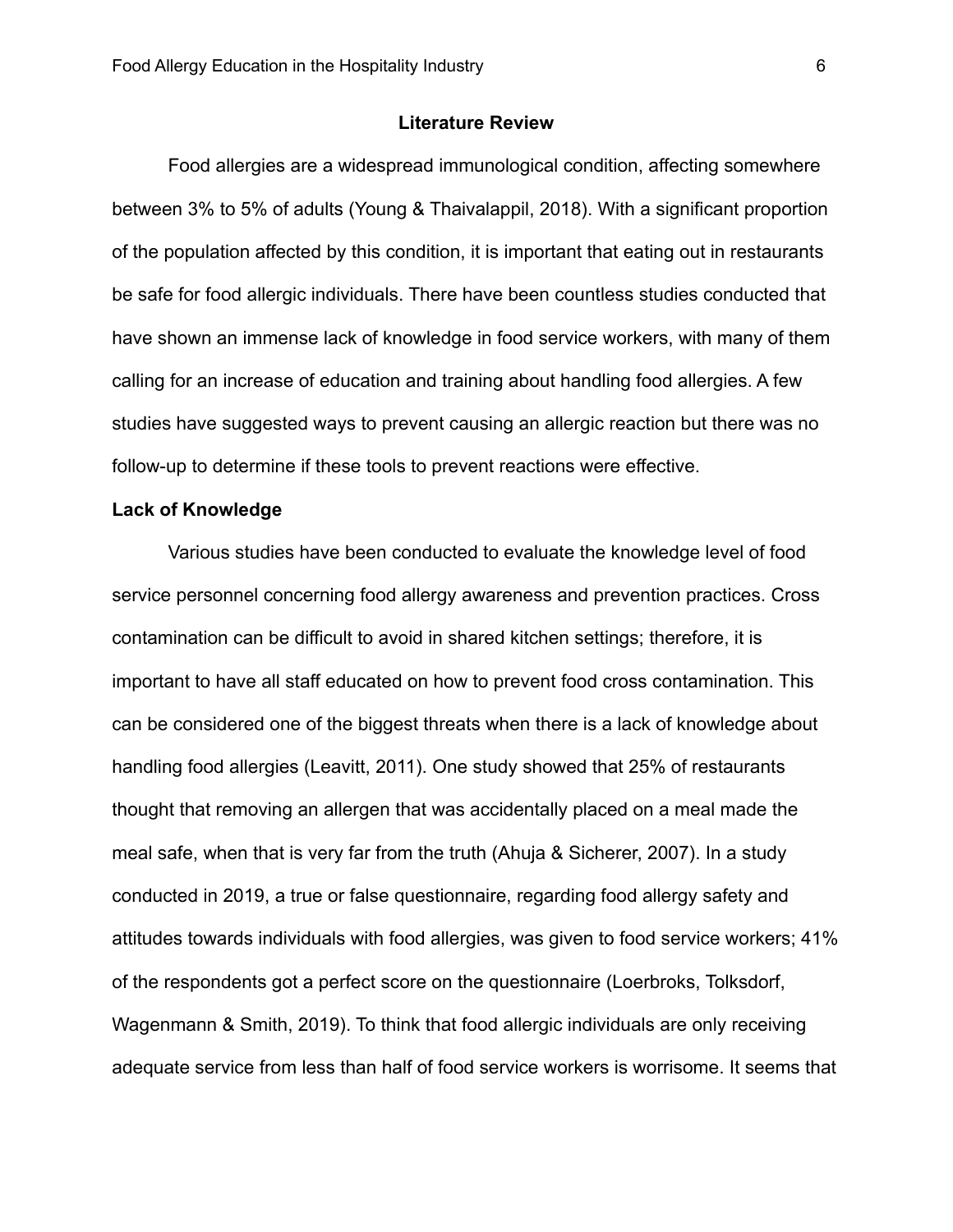restaurant workers believe they have adequate knowledge of how to handle food allergies, but when asked basic questions about certain practices in preparing allergen-free dishes, these workers were shown the opposite. In New York, various restaurant kitchen workers were asked how comfortable they felt in themselves to assist a food allergic customer. Over 70% felt either 'very' or 'somewhat' comfortable to prepare their dish; however 35% believed the heat from the fryer would destroy the allergen, which is false (Ahuja & Sicherer 2007). In another study, participants had a difficult time identifying all ''Big Eight'' allergens (Young & Thaivalappil, 2018), which could be considered one of the basic facts about handling food allergens. In a separate study, 53% of respondents were not able to name any common allergens at all (Loerbroks, Tolksdorf, Wagenmann & Smith, 2019). Fundamental knowledge concerning common allergens is imperative to being able to prepare safe allergen free dishes. Being able to identify the different allergens and the dishes those allergens could be found in should be basic training that every food service worker receives.

It can be difficult for people to fully grasp how important handling food allergens are because of the way allergies have been portrayed in mass media. This could be a huge area of concern if certain prejudices, attitudes, or misconceptions toward food allergic individuals affect the type of service they receive.

An analysis was conducted on food allergies in various forms of media and it was determined that food allergies were generally used in a humorous context over either a dramatic or educational purpose (Abo, Slater & Jain, 2017). In the TV show *The Office,* the character Michael Scott purposely brings peanut butter sandwiches to spite another coworker, Deangelo, who has a peanut allergy (Daniels, Gervais, Chun & Lieberstein,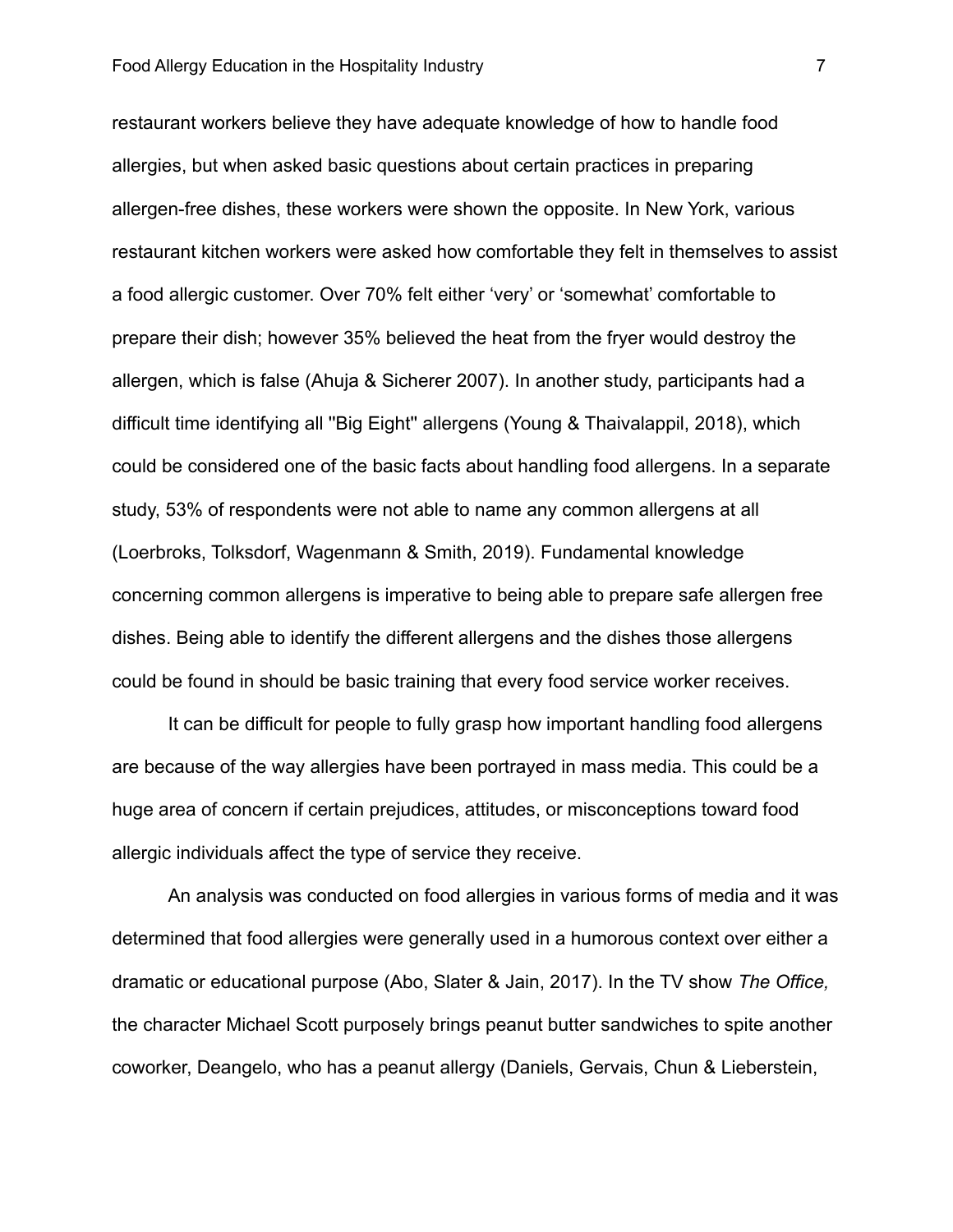2011). This humorous depiction of people with allergies usually leaves the audience with a negative view of people with food allergies. It was shown in that same analysis, that the food allergic individual was depicted as being weaker or undesirable because of their allergy (Abo, Slater & Jain, 2017). This stigma associated with food allergies may create bias in food service workers, which has the potential to affect the care and attention the worker will give to the food allergic individual. Also, when a reaction to a food allergen occurred, especially in humorous contexts, the injection of epinephrine to resolve the reaction was administered incorrectly (Abo, Slater & Jain, 2017). In a study conducted in Australia, 50% of health facilities did not have a plan set in place for handling an allergic reaction if one was to occur (Cruickshank, 2018).

Since the level of care a food allergic person receives may be compromised because of how they are perceived, it is even more important that food service workers are capable of handling a reaction if it occurs. An easy way for a restaurant to communicate about their allergen free dishes would be to create a separate menu for allergen free dishes or mark the allergen free dishes on their regular menu with a symbol. However, less than 9% of restaurants reported having a separate menu for allergens (Han Wen & Junehee Kwon, 2019).

#### **Laws Concerning Food Allergy Training**

There are certain laws at the federal and state level concerning food allergens and how they must be regulated. One of the most important federal laws is the labeling of the "Big Eight" allergens. This law requires all packaged foods, or any food that is not in its raw, natural state, to be included on the label if it contains any of the major allergens. The major allergens include: tree nuts, wheat, soy, milk, peanut, egg, fish and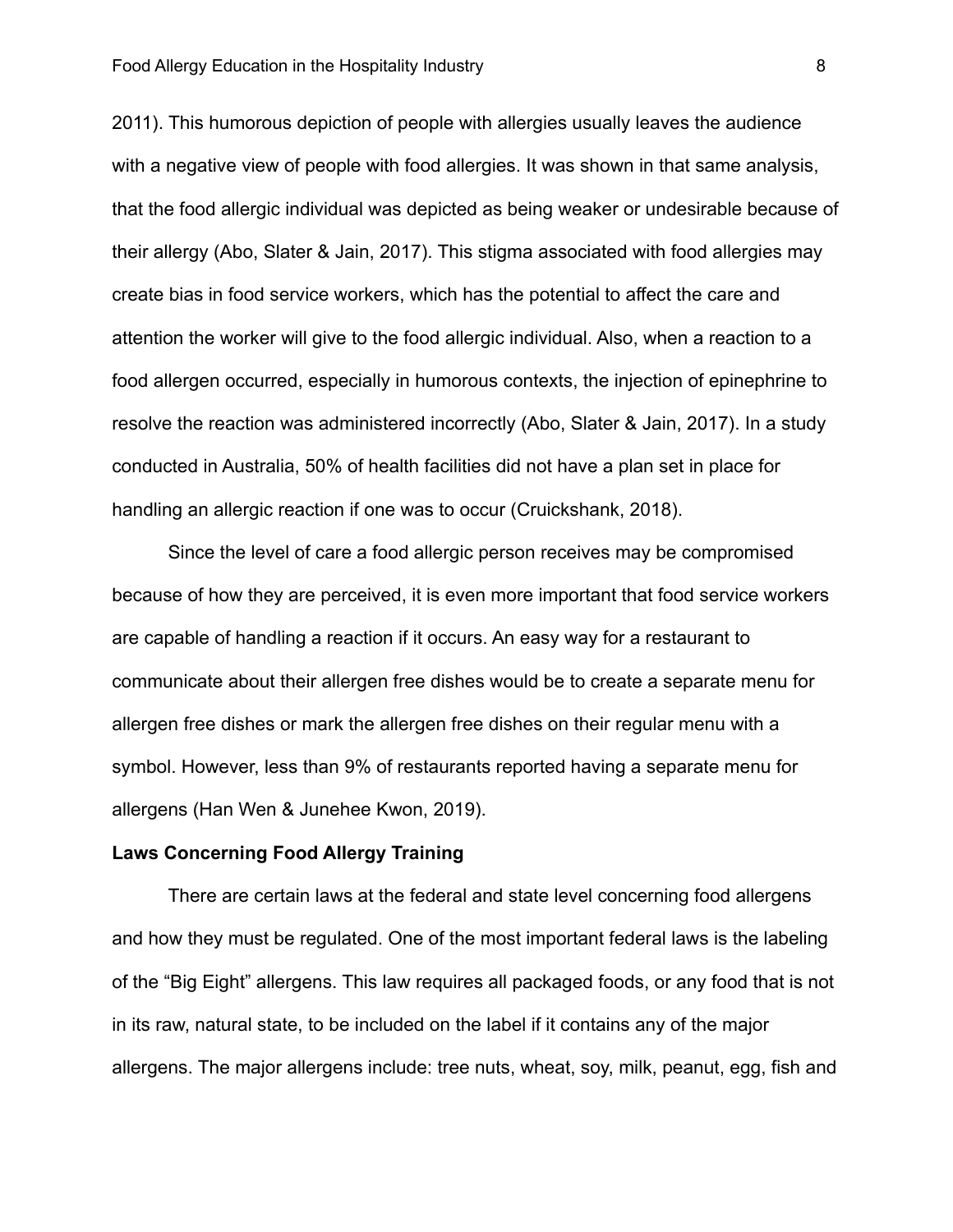shellfish (Rosso, 2015). If a product has any of those allergens it must state "Contains…" and the allergens in the product must be listed. Additionally, if there is a chance the product has come in contact with any of the eight allergens while being prepared, it must state "May contain…" any allergen it might have come in contact with (Tong-Jen, Jackson, Krishnamurthy & Bedale, 2018).

In 2014, the term 'gluten-free' was officially regulated. This differs from the "Big Eight" law because including gluten free on the label is completely optional. However, if a brand chooses to include the term gluten-free on the label, the product must have less than 20 parts per million of gluten (Rosso, 2015). Furthermore, from state to state the laws vary (if there are any) concerning what restaurants must do in regard to food allergy training. Certain states require a manager trained in food allergens onsite at all times; whereas, other states require a menu to be located somewhere in the restaurant that has the allergens listed. As of now, only Rhode Island and Massachusetts require food allergy training (Current States, n.d.).

Food allergic individuals do have certain protections under the Americans with Disability Act (ADA), but not every food allergic individual is included under this act. The individual must prove that their food allergy substantially impacts a major life activity (Questions and Answers About the Lesley University Agreement and Potential Implications for Individuals with Food Allergies, n.d.). Unfortunately, even when an individual is approved for protection, this mostly pertains only to students because it generally applies to either public or private schools. This is basically just a set of standards in place to aid any student who has some sort of disability. It allows the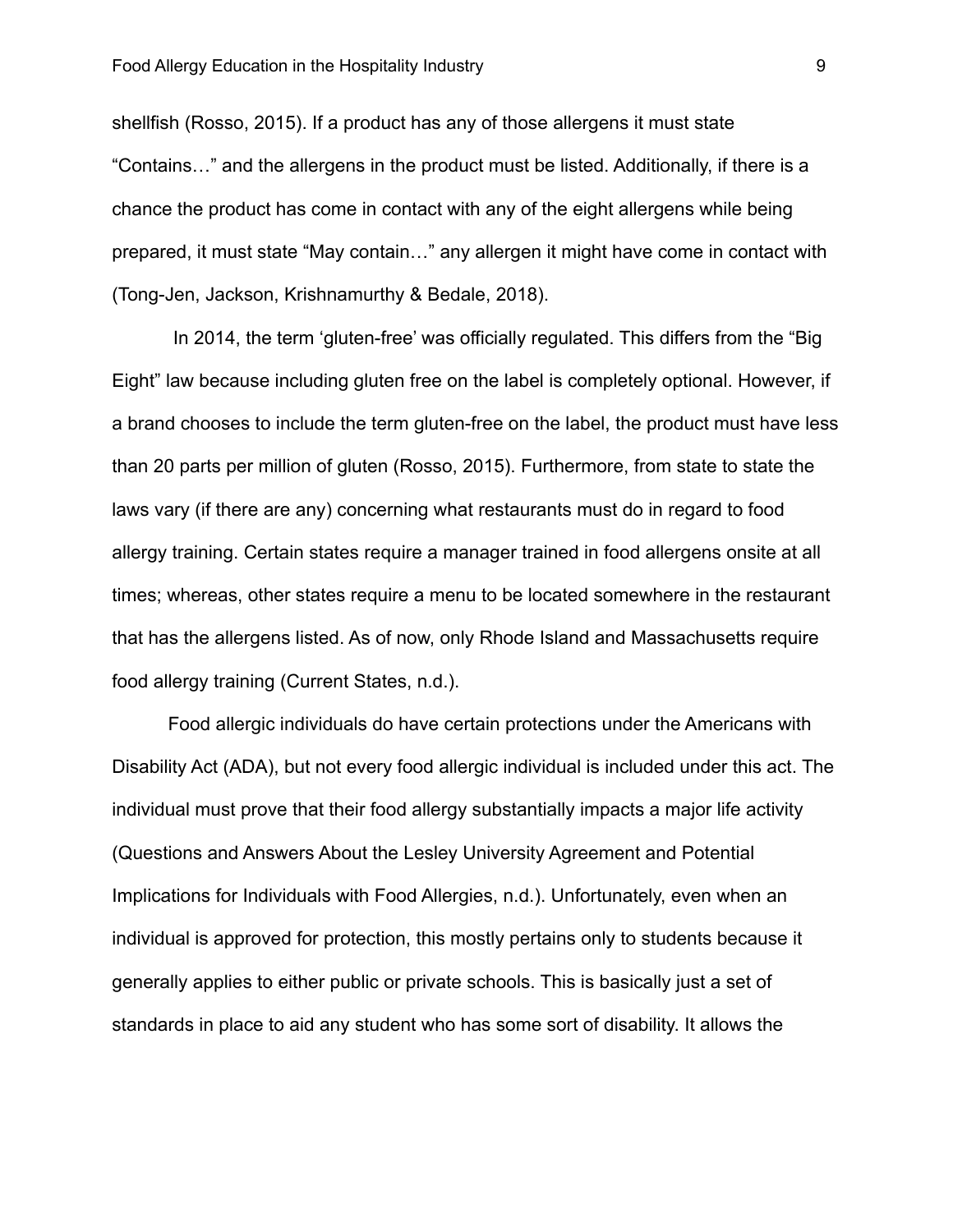individual to enact a 504 plan, which is a resource that gives these students certain accommodations at school (Nienstadt, 2016).

#### **Educational Tools**

While there are laws to help food allergic individuals if they do experience a reaction, there are definitely not enough of them. Therefore, it would be beneficial to have increased training as a preventative measure to reduce reactions. Having effective educational methods concerning how to handle food allergies would help standardize and improve training. There are various guidelines and plans that have been created to educate people on food allergies. Fiorito (2019), saw this lack of knowledge and training as a liability for restaurants and the hospitality industry going as far to refer to this lack of training as negligence. Such negligence has led to individuals to sue businesses and resulted in substantial financial losses. Fiorito designed various practices in a step-by-step manner to help prevent allergy reactions. First, Fiorito stated to ensure that wherever the food allergic guest is sitting must be entirely clean to prevent any leftover food crumbs from hurting a customer. He also mentioned that all servers should know every ingredient in every dish so they do not incorrectly inform a customer of the allergens in their meal. Regarding food preparation, he recommended having a safe allergen-free space to prepare these dishes without any potential of cross contamination. Even if all of these practices are used, mistakes happen and if a guest has a reaction staff need to know how to react (Fiorito, 2019).

In Australia, a need was seen in health facilities to evaluate their menus for allergens, especially in rural areas. These rural areas had difficulty getting a dietitian on site to assess their menus. So, a tool to analyze menus was developed that could be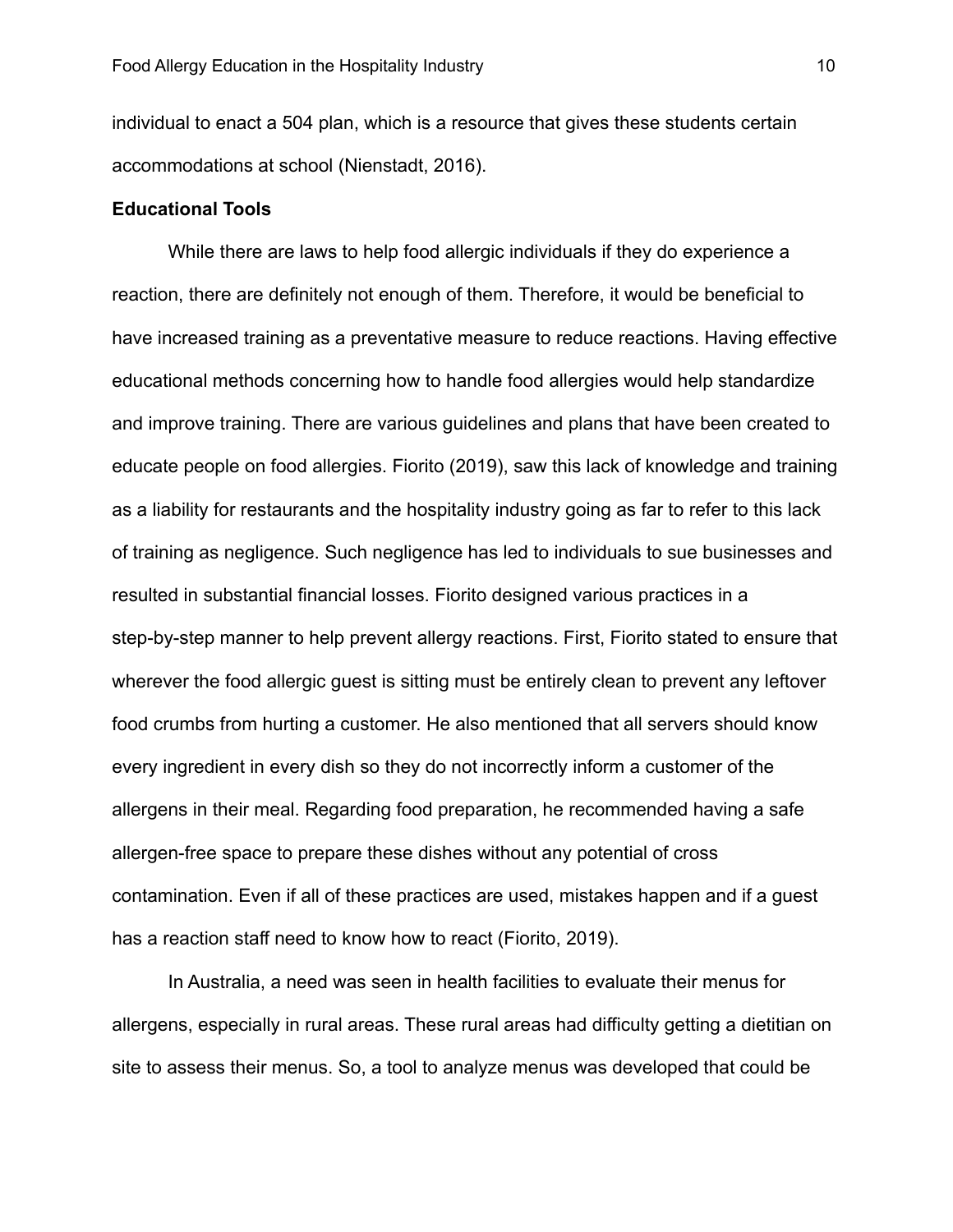used anywhere and anytime. It was a spreadsheet called "A Standard Recipe Tool and Menu Assessment". The healthcare providers in Australia also developed some guidelines and posters to utilize, but it was not determined if the tools were effective. There were plans to perform a follow-up study to determine if these tools were actually useful and helpful for keeping food allergic individuals safe (Cruickshank, 2018) but at this time those results cannot be located.

Based on the studies previously conducted concerning food allergies, it is apparent that the majority of food service workers are not knowledgeable enough to prepare safe dishes for customers and do not know how to properly respond to an allergic reaction. The inadequacies of food service workers can be attributed, mainly, to a gross lack of education, training and the influence of media portraying food allergic individuals and allergic reactions.

To assist food allergic individuals, the government enforces certain guidelines about food labeling, such as explicitly stating what food allergens are in food packages. Food allergic individuals are also included under the American Disability Act, which gives them various rights and protection. Even though the ADA offers certain protections for food allergic individuals, they do not have much legal standing if they do experience a reaction due to a restaurant's negligence. With the laws concerning food allergies lacking, an established form of training would help these individuals with reducing food allergens and peoples' reactions.

There is not a standard of training across all food service or hospitality industry establishments, which leaves a lot of freedom regarding how employees are trained. One way to close the gap on the various degrees of training would be to create an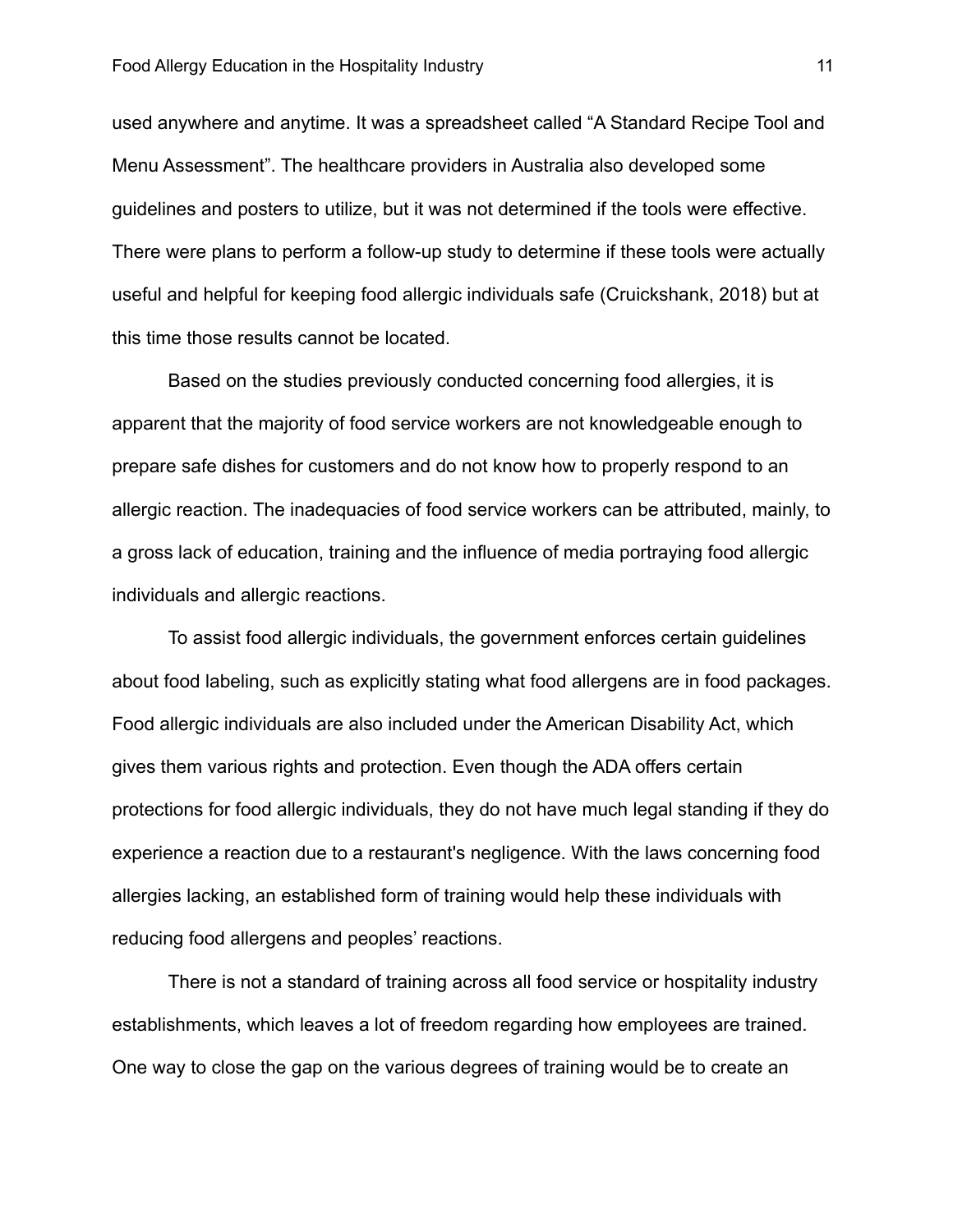educational tool that could be adopted as the standard way to train staff about food allergies. There are multiple educational tools already created; however, it appears there is not one particular tool that is widely used that contains the necessary information needed to reduce food allergy incidents. Creating an educational tool that can be used by all food service workers that includes all the components of caring for a food allergic individual would lessen the amount of allergic reactions and help workers know the proper way to handle such reactions if they occur.

#### **Development Plan**

#### <span id="page-12-0"></span>**Planning the Video**

The first step of the development plan was to determine what needed to be included in the video to give a well-rounded education on food allergies. Based on the study conducted by Young and Thaivalappil in 2018, it was determined the Top Eight Allergens needed to be included since the researchers reported that food service workers had a difficult time determining those eight allergens (Young & Thaivalappil, 2018), reinforced by another study that stated 53% of participants couldn't name a single food allergen (Loerbroks, Tolksdorf, Wagenmann & Smith, 2019). Additionally, cross-contamination was a topic that needed to be included as well, as documented by Ahuja & Sicherer (2007) which determined that food service workers did not have a strong grasp on how cross contamination could affect food allergic individuals. Based on a study by Abo, Slater, & Jain (2017) where participants' attitude towards food allergic individuals was explored, it was decided a video about how to properly make guests with food allergies feel at ease should be included . The last piece of material to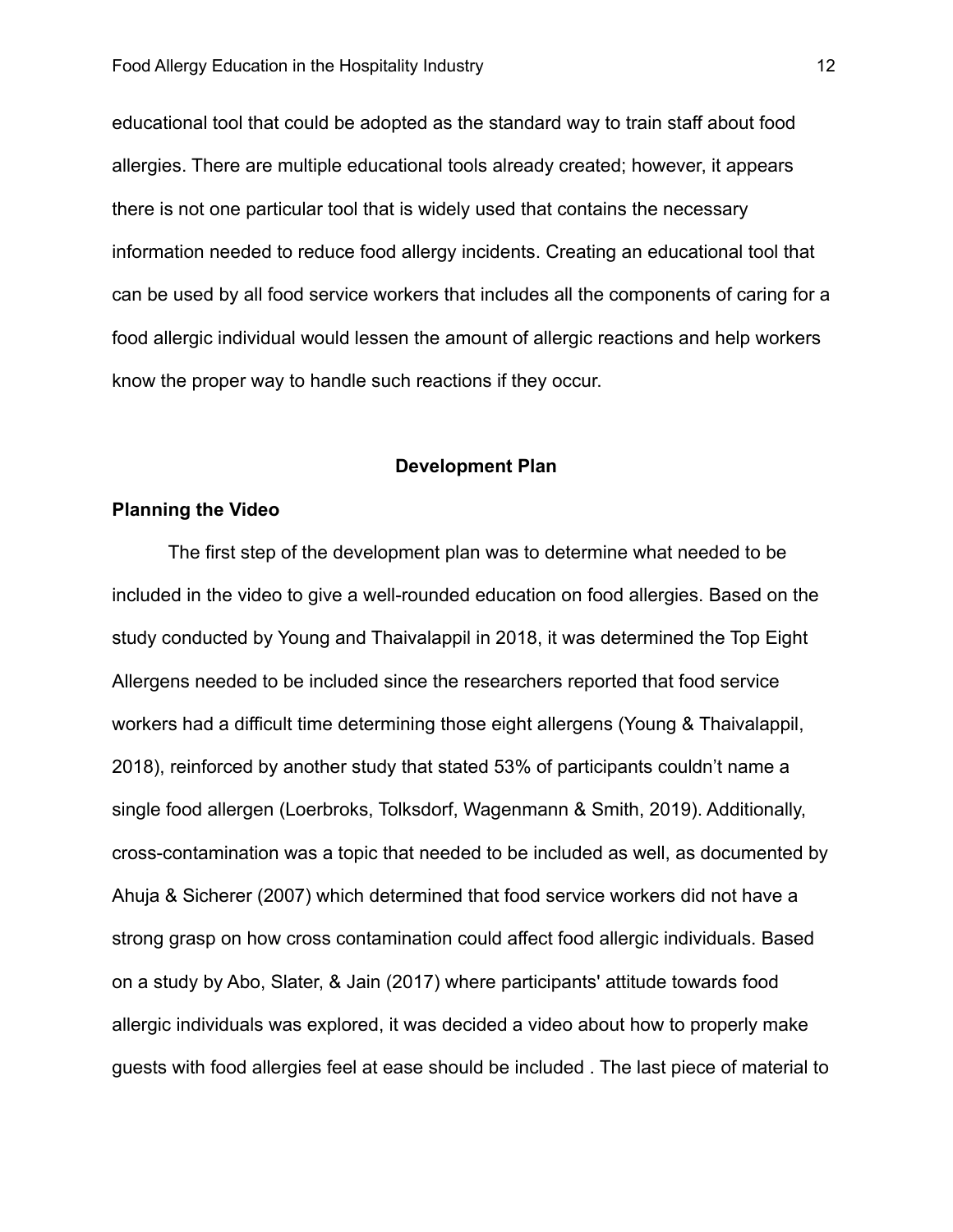be included was a demonstration on how to administer an Epi-Pen in the event of an emergency. This was based on a study by Carlisle et al., (2011) where a focus group of parents with children who had food allergies, felt it was important to emphasize the importance of the proper way to administer an Epi-Pen shot..

#### **Creating the Video**

` In a study conducted determining how best to convey new information to someone, it was found that segmenting information was effective for making information seem less difficult to learn (Ibrahim, Antonenko, Greenwood & Wheeler, 2012). Therefore, the information needed to be included in the video was split into three sections: The Top Eight allergens and how to identify them, preparation tips (including learning the ingredients in menu items, how to avoid cross-contamination and how to properly administer an EpiPen), and communication with the food allergic guest.

In a study by Erickson & Greiner (2019) the researchers determined the effectiveness of various public service announcements concerning physical health. The researchers made four videos each using a different area of focus, with those areas being fear, empathy, a combination of those two, and informative tone. The empathetic video was shown to be the most effective. This technique was used especially in the section about communication with the guest. This section emphasized opening a very direct honest line of communication with the guest. Using an empathetic tone is speculated to help in reducing the negative stigma surrounding food allergic individuals.

The videos produced in this study were embedded in a PowerPoint presentation with supplemental slides to emphasize the main points.

#### **Determining the Effectiveness of the Video**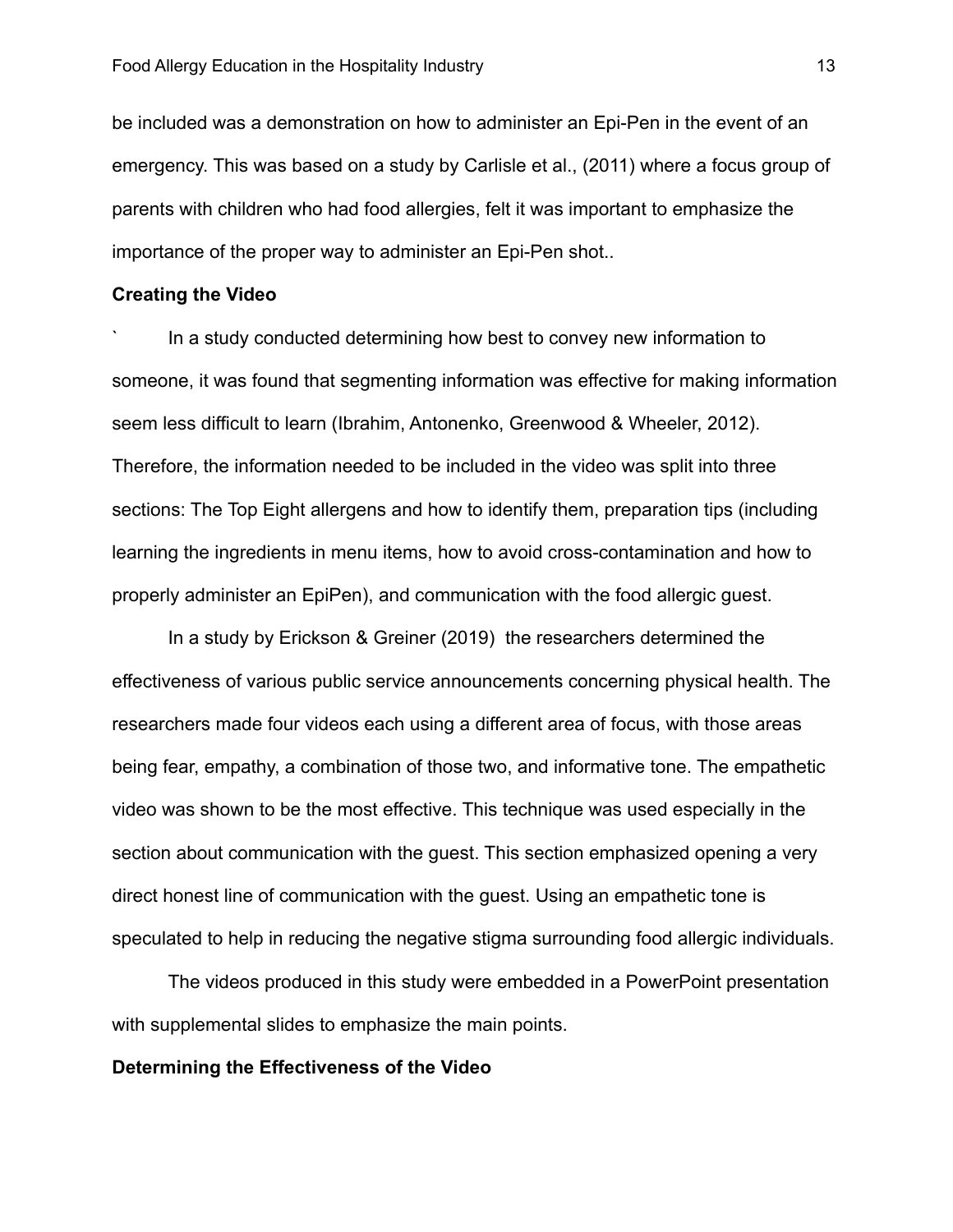A questionnaire was created to be used after completion of the education materials. The questionnaire will be used to gauge the understanding of the material presented in the videos. There are ten questions consisting of five multiple choice and five true/false questions. This was not able to be implemented during this project but could be for future research. The questionnaire can be found in Appendix A.

#### **Design Process and Creative Works**

<span id="page-14-0"></span>Using a tripod and a camera phone, the videos were filmed in the Human Environmental Sciences Building Food Laboratory. Three videos total were filmed. The first video was about the top allergens in the United States and how to identify the allergens on a nutrition label. The second video explained various safe preparation techniques when cooking for a food allergic individual. The third video provided examples of how to communicate with a person who has a food allergy to ensure their meal is prepared correctly. The videos were then embedded into the PowerPoint presentation along with their corresponding slides. Completing this education material should take roughly 10-15 minutes. See Appendix B for the Powerpoint Slides.

#### **Discussion**

<span id="page-14-1"></span>With 5% of adults and 8% of children having a food allergy, it's important to be accommodating and knowledgeable when working in the foodservice industry (Young & Thaivalappil, 2018;Abo, Slater & Jain, 2017). After reviewing the education material designed for the project, an individual should be able to identify the Top Eight allergens,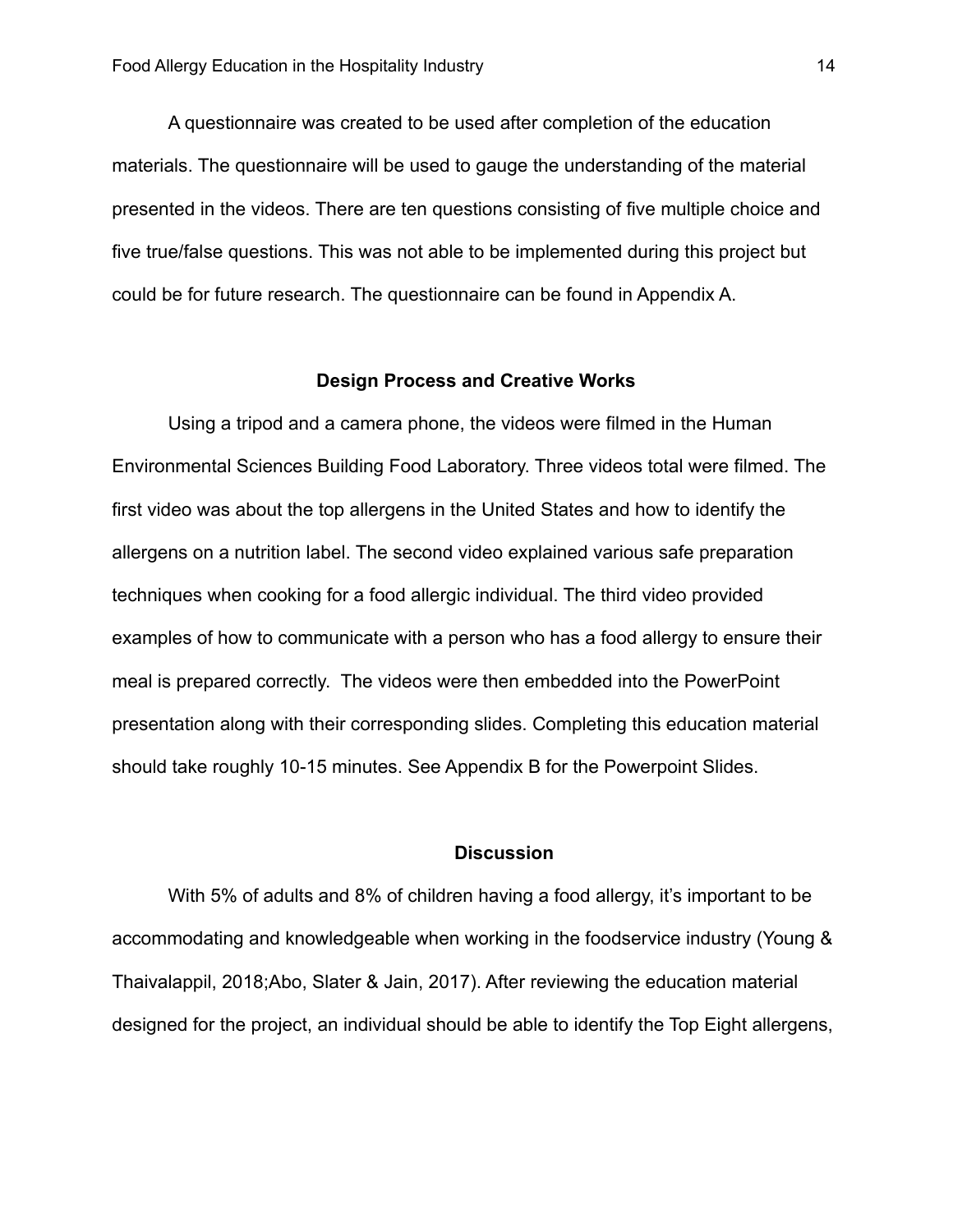properly read a food label, prevent cross contamination, communicate with a food allergic individual, and effectively administer an Epi-Pen.

These education tools (videos) can be used in various food service settings, such as catering establishments, restaurants, hospitals, cafeterias, schools, and dining halls. These videos are versatile tools, able to be implemented anywhere and viewed in a relatively short period of time. They can be used in a presentation style setting or completed by an employee on their own. The questionnaire can be used after completing the material to determine if the employee will be able to effectively help a guest with a food allergy. However, these tools should not be used as a stand-alone education material source for food safety and should accompany additional educational programs such as ServSafe and ServSafe Allergen training provided by the National Restaurant Association.

A limitation of this project is that the researcher was unable to hold a training session and gather data on the effectiveness of this educational material. To strengthen the validity of the education material, a pre- and post- questionnaire should be given to identify if the participants retained the information discussed.

To ensure more accurate results, participants should be asked (or excluded) if they have received any prior food allergy training, or have a food allergy themselves. Additionally, allowing an opportunity for participants to provide feedback on the aspects they found helpful or unhelpful would be useful. Another limitation was the material is only available in English. The purpose of this material is to be a model for a universal standard for training and should be translated into Spanish and possibly other languages conducive to a food-service working environment.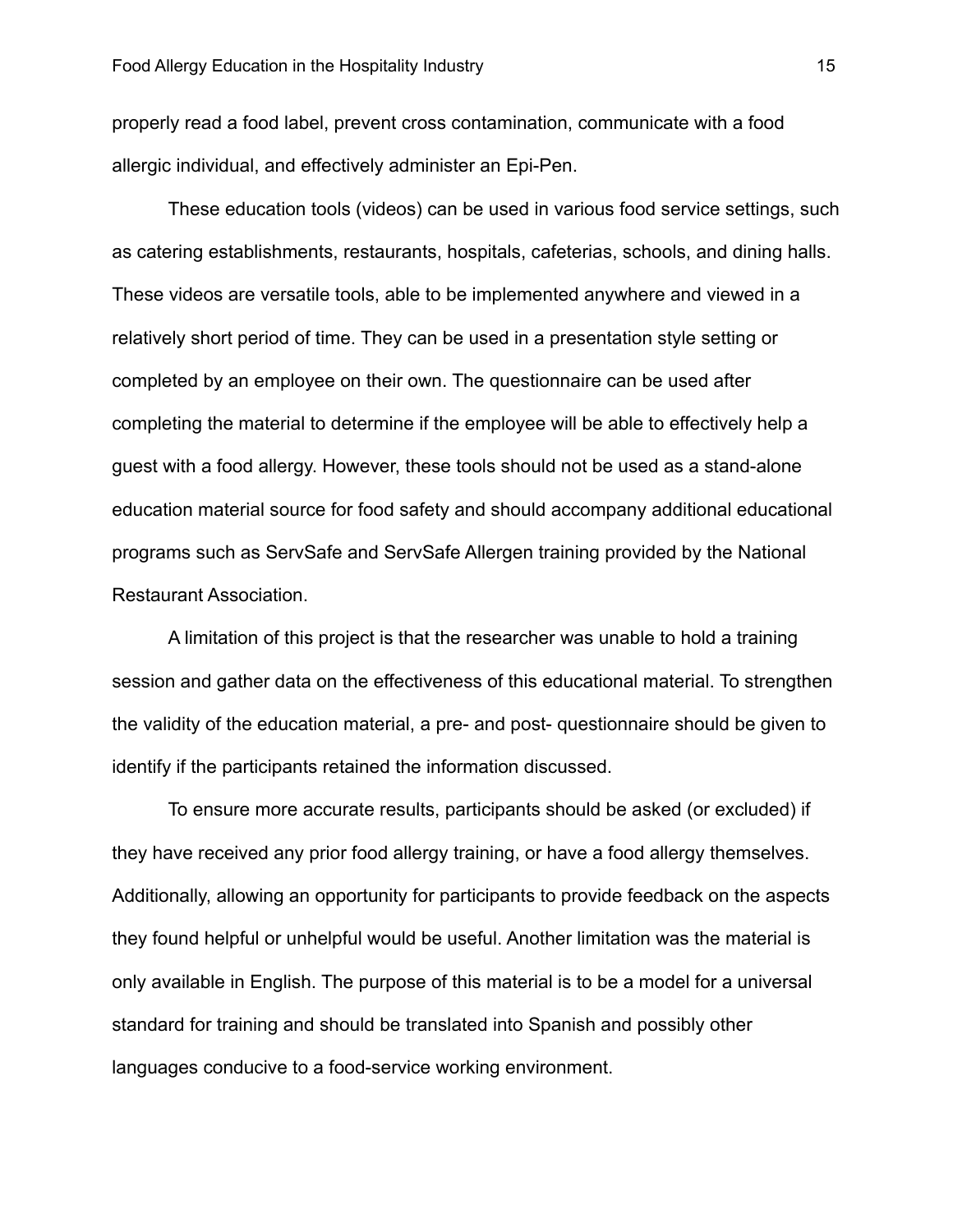#### **Conclusion**

<span id="page-16-0"></span>For this project, educational materials were created to be used in the hospitality industry to teach employees how to properly ensure the safety of food allergic guests. With one-third of allergic reactions occurring from eating at a restaurant, this tool should be able to give a person the knowledge needed to avoid an allergic reaction (Young & Thaivalappil, 2018). Reviewing previous research concerning the lack of knowledge shown in hospitality workers regarding food allergens, it was clear to see additional education and training was needed. It's vital that anyone working in a food service setting be able to identify the common allergens and effectively guide a guest on which food items are safe for them when ordering. Media tends to portray food allergies in a humorous context, it's important that food allergies are taken seriously to ensure these individuals are given the best care as possible (Abo, Slater & Jain, 2017). The regulations in place for hospitality establishments concerning handling food allergens changes from state to state in the United States displaying no continuity: therefore,it's obvious that it can be difficult for food allergic individuals to feel safe at all food service establishments.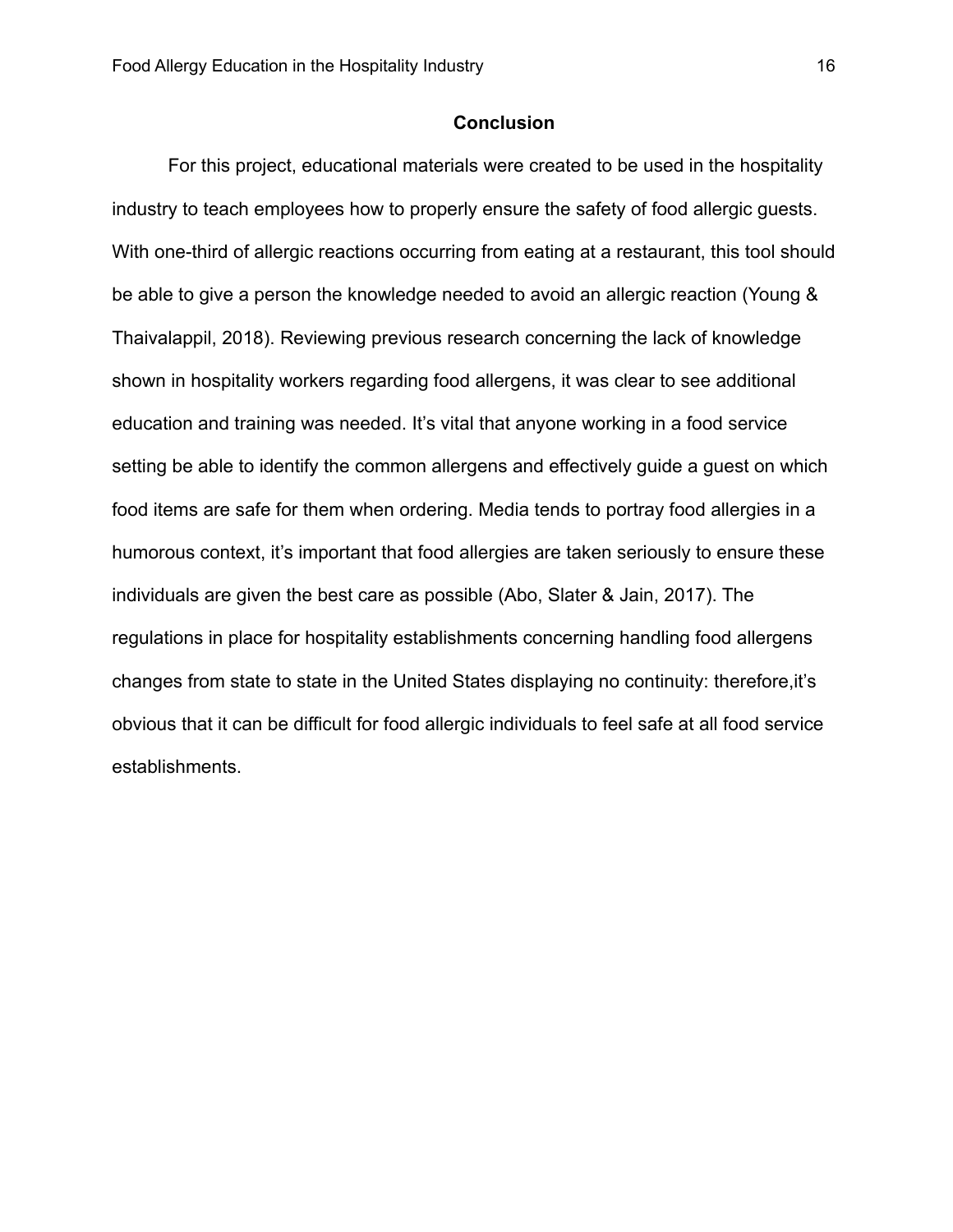#### **References**

- <span id="page-17-0"></span>Abo, M. M., Slater, M. D., & Jain, P. (2017). Using health conditions for laughs and health policy support: the case of food allergies. *Health Communication*, *32*(7), 803–811. <https://doi.org/10.1080/10410236.2016.1172292>
- Ahuja R. & Sicherer S. H. (2007). Food allergy management from the perspective of restaurant and food establishment personnel. *Annals of Allergy, Asthma & Immunology 98*(4), 344-348. [https://doi.org/10.1016/S1081-1206\(10\)60880-0](https://doi.org/10.1016/S1081-1206(10)60880-0)
- Carlisle, S. K., Christie L., Groetch, M. E., Jones, S. M., Noone, S., Sicherer S. H. & Vargas, P. A. (2011) Development and validation of educational materials for food allergies. *The Journal of Pediatrics, 160*(4), 651-656. <https://doi.org/10.1016/j.jpeds.2011.09.056>
- "Current States." (n.d) *ServSafe*, [www.servsafe.com/Allergens-Microsite/Current-States.](http://www.servsafe.com/Allergens-Microsite/Current-States)
- Daniels, G., Gervais, R., Chun, D., & Lieberstein, P. (2011, April 14th). Training Day. In Daniel, Chun. *The Office.* NBC Studios
- Erickson, J. L., & GreinerA, J. (2019). Public service announcements to promote physical activity. *Journal of Social, Behavioral & Health Sciences*, *13*(1), 149–165. <https://doi.org/10.5590/JSBHS.2019.13.1.09>
- Fiorito, R. (2019). Dramatic surge in food allergy claims emphasizes need for proactive risk management measures. *Total Food Service, 29,* 12-13. Retrieved from [https://urldefense.proofpoint.com/v2/url?u=https-3A\\_\\_uark.illiad.oclc.org\\_illiad\\_A](https://urldefense.proofpoint.com/v2/url?u=https-3A__uark.illiad.oclc.org_illiad_AFU_logon.html&d=DwIBAg&c=7ypwAowFJ8v-mw8AB-SdSueVQgSDL4HiiSaLK01W8HA&r=WJiBqd1GNsBrSYCmV1Nc9w&m=NgKp2QCbZzt5IxZapHsZ7aUx6LkKZ3Ts2VUv3Ykx9Pw&s=1A85gjO-fMG3s6MlUG33EqoDQCCOE8ByZ3d4XkAzZSY&e=) [FU\\_logon.html&d=DwIBAg&c=7ypwAowFJ8v-mw8AB-SdSueVQgSDL4HiiSaLK0](https://urldefense.proofpoint.com/v2/url?u=https-3A__uark.illiad.oclc.org_illiad_AFU_logon.html&d=DwIBAg&c=7ypwAowFJ8v-mw8AB-SdSueVQgSDL4HiiSaLK01W8HA&r=WJiBqd1GNsBrSYCmV1Nc9w&m=NgKp2QCbZzt5IxZapHsZ7aUx6LkKZ3Ts2VUv3Ykx9Pw&s=1A85gjO-fMG3s6MlUG33EqoDQCCOE8ByZ3d4XkAzZSY&e=) [1W8HA&r=WJiBqd1GNsBrSYCmV1Nc9w&m=NgKp2QCbZzt5IxZapHsZ7aUx6L](https://urldefense.proofpoint.com/v2/url?u=https-3A__uark.illiad.oclc.org_illiad_AFU_logon.html&d=DwIBAg&c=7ypwAowFJ8v-mw8AB-SdSueVQgSDL4HiiSaLK01W8HA&r=WJiBqd1GNsBrSYCmV1Nc9w&m=NgKp2QCbZzt5IxZapHsZ7aUx6LkKZ3Ts2VUv3Ykx9Pw&s=1A85gjO-fMG3s6MlUG33EqoDQCCOE8ByZ3d4XkAzZSY&e=) [kKZ3Ts2VUv3Ykx9Pw&s=1A85gjO-fMG3s6MlUG33EqoDQCCOE8ByZ3d4XkAz](https://urldefense.proofpoint.com/v2/url?u=https-3A__uark.illiad.oclc.org_illiad_AFU_logon.html&d=DwIBAg&c=7ypwAowFJ8v-mw8AB-SdSueVQgSDL4HiiSaLK01W8HA&r=WJiBqd1GNsBrSYCmV1Nc9w&m=NgKp2QCbZzt5IxZapHsZ7aUx6LkKZ3Ts2VUv3Ykx9Pw&s=1A85gjO-fMG3s6MlUG33EqoDQCCOE8ByZ3d4XkAzZSY&e=) [ZSY&e=](https://urldefense.proofpoint.com/v2/url?u=https-3A__uark.illiad.oclc.org_illiad_AFU_logon.html&d=DwIBAg&c=7ypwAowFJ8v-mw8AB-SdSueVQgSDL4HiiSaLK01W8HA&r=WJiBqd1GNsBrSYCmV1Nc9w&m=NgKp2QCbZzt5IxZapHsZ7aUx6LkKZ3Ts2VUv3Ykx9Pw&s=1A85gjO-fMG3s6MlUG33EqoDQCCOE8ByZ3d4XkAzZSY&e=)
- Grossman R. M. (2015). Food Labels and Labeling in the United States. *European Food & Feed Law Review*, *10*(2), 161–162.
- Ibrahim M., Antonenko P., Greenwood C. & Wheeler D. (2012) Effects of segmenting, signaling, and weeding on learning from educational video. *Learning, Media and Technology*, *37*(3), 220-235, DOI: 10.1080/17439884.2011.585993
- Leavitt, S. K. (2011). Death by chicken: The changing face of allergy awareness in restaurants and what to do when food bites back. *University of Toledo Law Review*, *42*(4), 963–989.
- Loerbroks, A., Tolksdorf, S. J., Wagenmann, M., & Smith, H. (2019). Food allergy knowledge, attitudes and their determinants among restaurant staff: A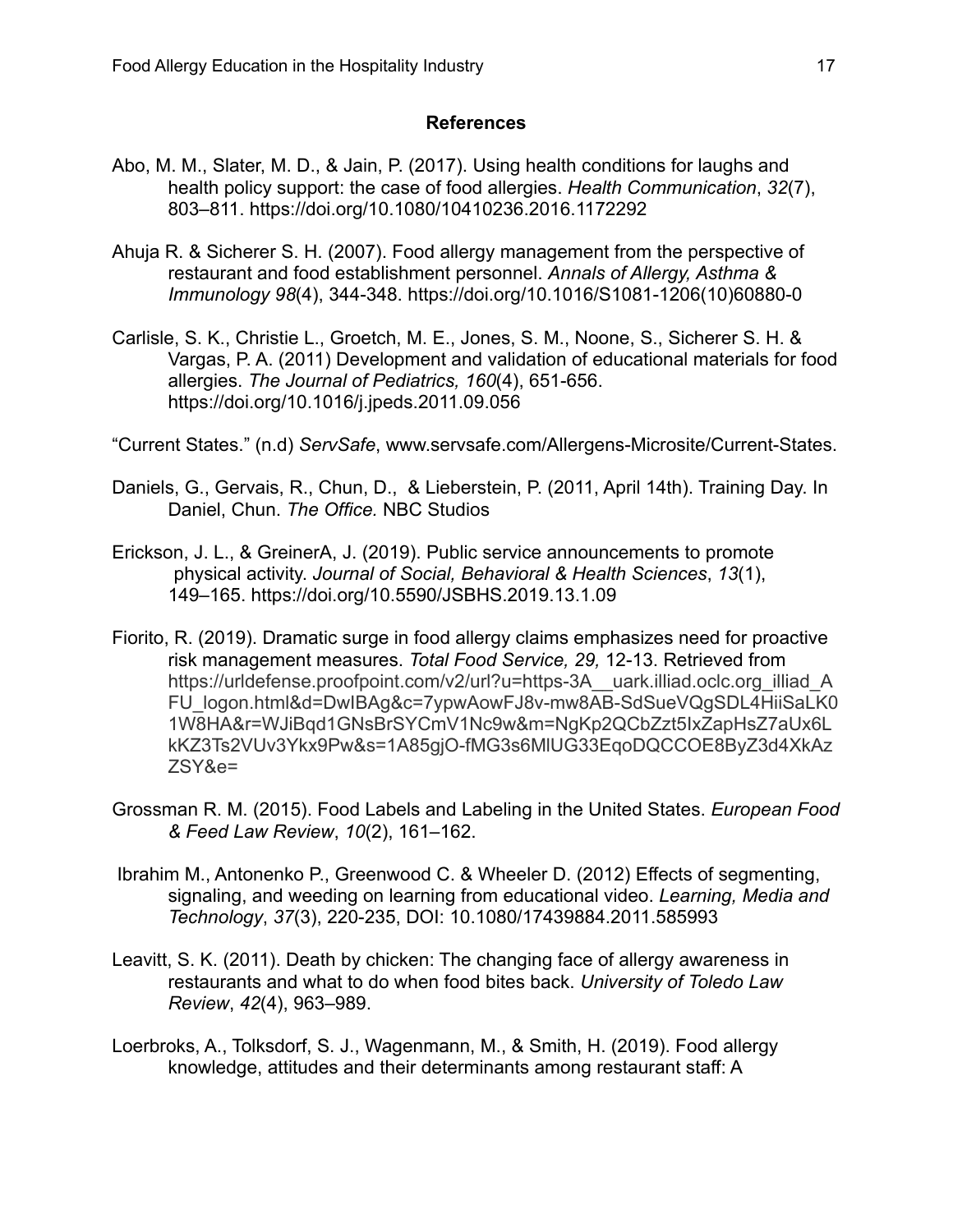cross-sectional study. *PLoS ONE*, *14*(4), e0214625. <https://doi.org/10.1371/journal.pone.0214625>

- Ng, Y. P., Rashid, A., & O, B. F. (2017). Determining the effectiveness of a video-based contact intervention in improving attitudes of Penang primary care nurses towards people with mental illness. *PLoS ONE*, *12*(11), 1–19. Retrieved from <https://doi.org/10.1371/journal.pone.0187861>
- Nienstadt, A. (2016). The Insufficiency of the Law Surrounding Food Allergies. *Pace Law Review*, *36*(2), 595–623.
- Questions and answers about the Lesley University agreement and potential implications for individuals with food allergies. (n.d.). Retrieved from [https://www.ada.gov/q&a\\_lesley\\_university.htm](https://www.ada.gov/q&a_lesley_university.htm)

Tong-Jen Fu; Jackson, L. S.; Krishnamurthy, K.; Bedale, W. (2018). Food allergens. Best practices for assessing, managing and communicating the risks. *Springer Nature*. <https://doi.org/10.1007/978-3-319-66586-3>

- Wen H. & Kwon J. (2019) Food allergy information sharing and communication strategies in full-service restaurants in the U.S., *Journal of Foodservice Business Research*, *22*(1), 50-65, DOI: 10.1080/15378020.2018.1546074
- Young I. & Thaivalappil A. (2018). A systematic review and meta-regression of the knowledge, practices, and training of restaurant and food service personnel toward food allergies and Celiac disease. *PLoS ONE*, *13*(9), e0203496. Retrieved from <https://doi.org/10.1371/journal.pone.0203496>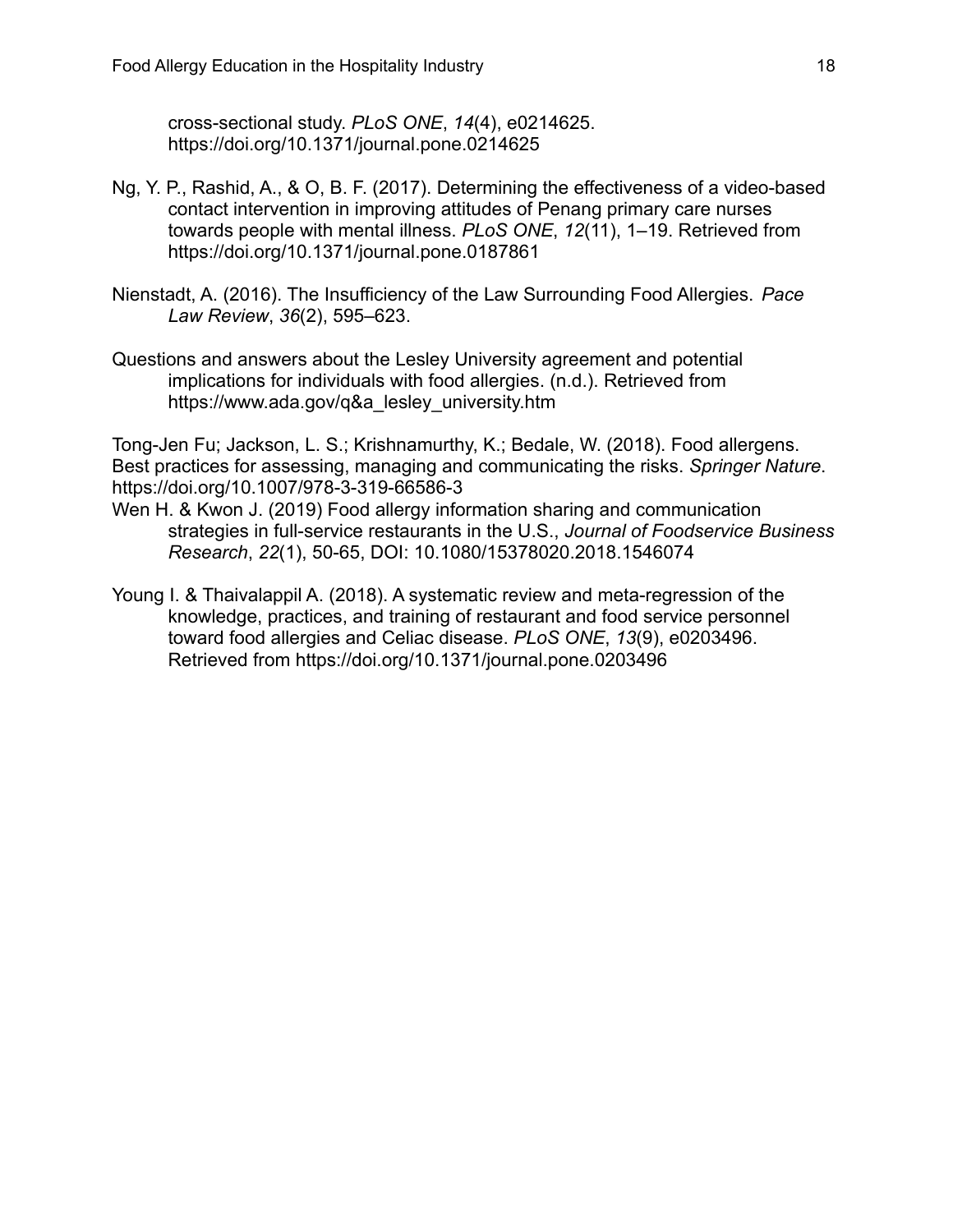### **Appendix A**

- <span id="page-19-0"></span>1. Which of these is an example of cross contamination?
	- a. A customer with a wheat allergy grabs the regular crackers instead of the wheat free crackers due to mislabelling
	- b. A customer orders a salad with no walnuts
	- c. An employee uses the same tongs to grab feta cheese and then lettuce
	- d. A customer with an egg allergy requests no mayonnaise on their sandwich
- 2. You should call an ambulance after administering an Epi-Pen to an individual experiencing anaphylactic shock

**True** False

- 3. Which of these could possibly follow the term "Contains" or "May contains" on a food label?
	- a. Leafy greens
	- b. Eggs
	- c. Spices
	- d. Chickpeas
- 4. You can avoid cross contamination by cooking with either wood or teflon cooking utensils **True** False
- 5. Which of these is not a Top Eight allergen?
	- a. Soy
	- b. Corn
	- c. Dairy
	- d. Tree nuts
- 6. Which of these is a correct technique to remember when using an Epi-Pen?
	- a. Inject the Epi-Pen very lightly to avoid hurting the individual
	- b. Wait for an ambulance to arrive before administering the Epi-Pen
	- c. Only health professionals are permitted to administer an Epi-Pen
	- d. Blue to the sky, orange to the thigh
- 7. If you aren't sure if a menu item contains a certain allergen you can just assume it doesn't
	- **True** False
- 8. Food allergies are not very serious and very minimal precautions need to be taken when preparing an allergen free item

**True**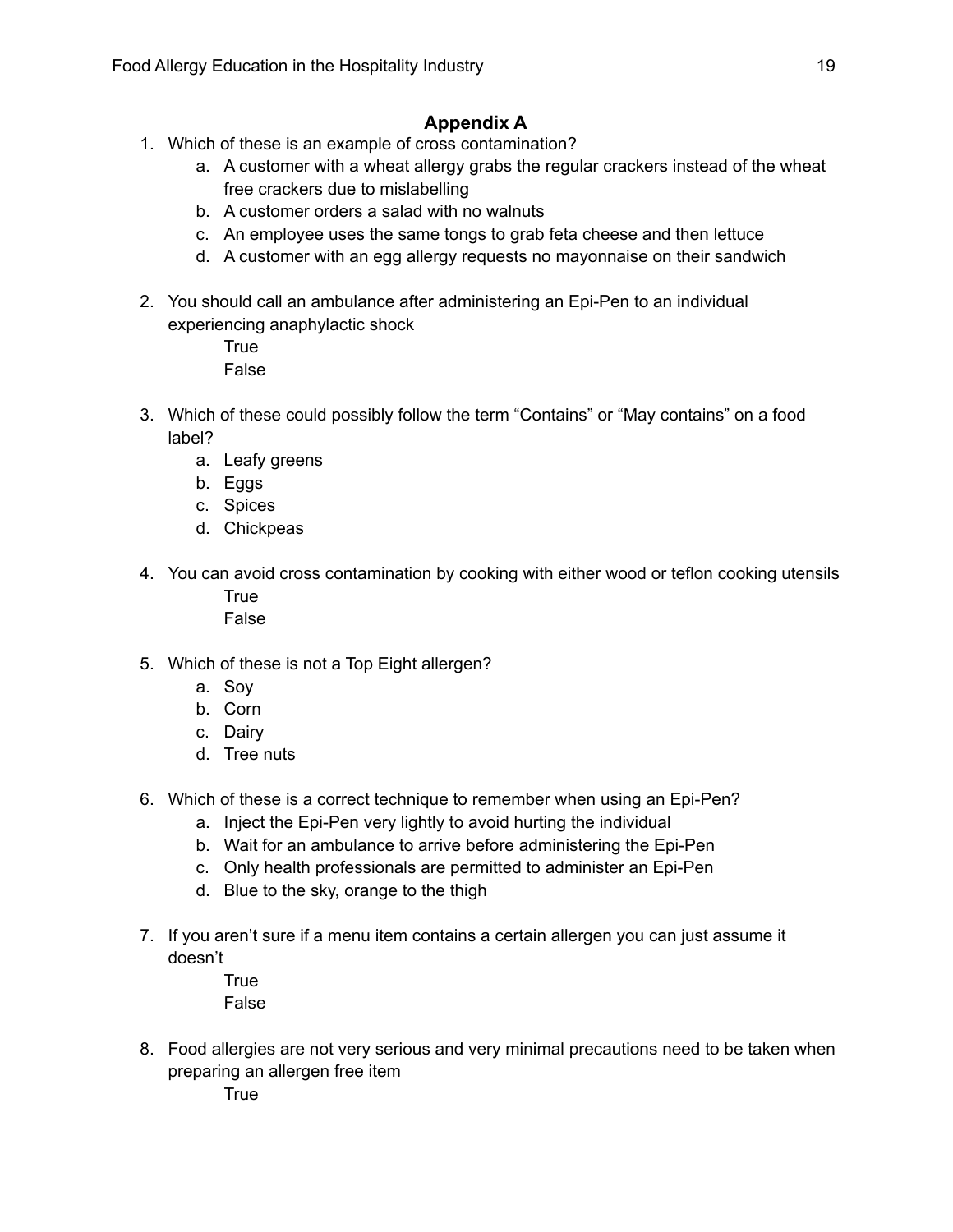False

- 9. What does " Manufactured in a shared facility" mean on a food label?
	- a. This food item is safe for anyone with a food allergy
	- b. During production of food item, it could have come in contact with an allergen
	- c. This food item definitely contains allergens
	- d. Nothing/That would not be on a food label
- 10. Asking the customer or guest if they have a food allergy is a great way to make them feel more comfortable eating
	- True False

Answer Key

- 1. C
- 2. T
- 3. B
- 4. F
- 5. B
- 6. D
- 7. F
- 8. F
- 9. B
- 10. T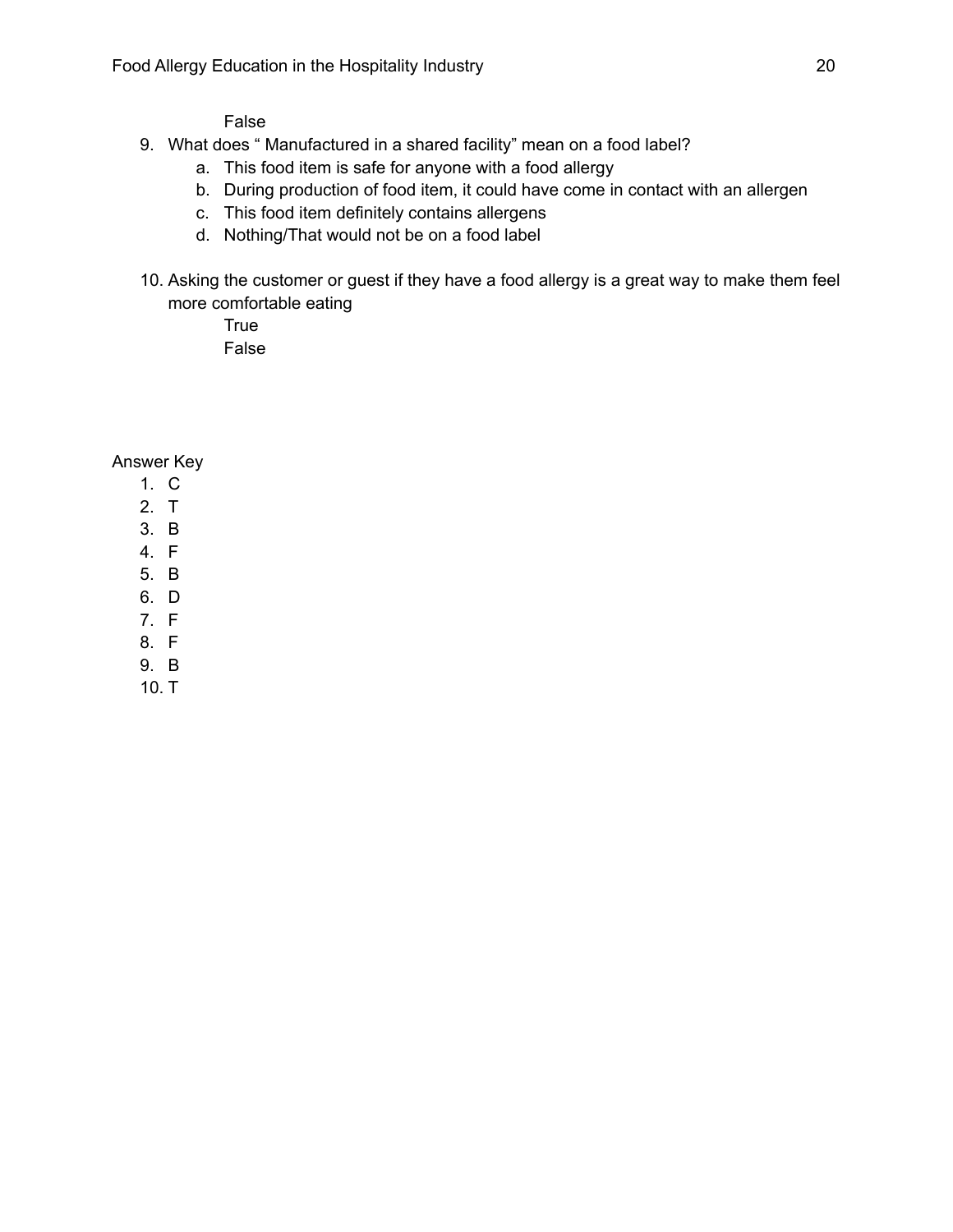**Appendix B**

# **Food Allergy Education**

Hayley Stull Nancy Buckley Bumpers College of Agricultural, Food, and Life Sciences

# **Learning Objectives**

- Identify the common allergens and how to identify if a food product contains any  $\bullet$
- Understand how to properly prepare foods for individuals with a food allergy  $\bullet$
- Be able to effectively communicate with a patron or patient to ensure their food is safe for  $\bullet$ them
- Be able to properly administer an Epi-Pen  $\bullet$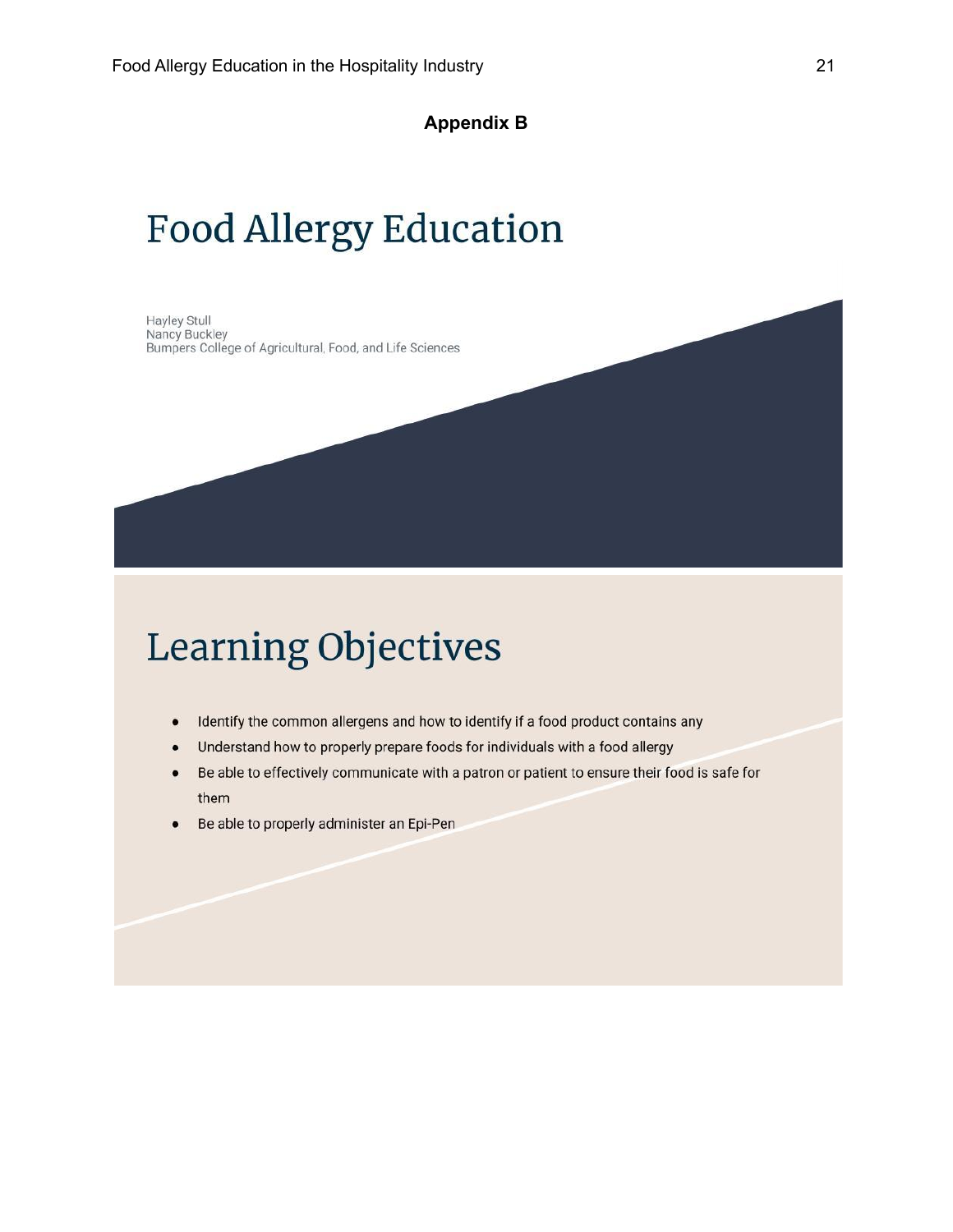



#### Top Eight Allergens

- Milk  $\bullet$
- Crustacean Shellfish ö
- Wheat  $\ddot{\bullet}$
- ö Eggs
- ö Soybeans
- Fish  $\ddot{\phantom{a}}$
- ö **Tree Nuts**
- Peanuts  $\ddot{\bullet}$

Food labels

- Contains...  $\ddot{\bullet}$
- May contains...  $\ddot{\bullet}$
- Manufactured In... ö

## Preparation of Food Items

- Knowledge of menu items and possible  $\bullet$ allergens in them
- Cross contamination and how to prevent it  $\blacksquare$ o An allergen comes into contact with a food
	- item that should be allergen free
	- Technology to ensure safe practices
		- **Eood Barcode Scanner** o Nima
- Epi-Pens
	- Used when individual is going into anaphylactic shock
	- **Blue to sky orange to thigh**